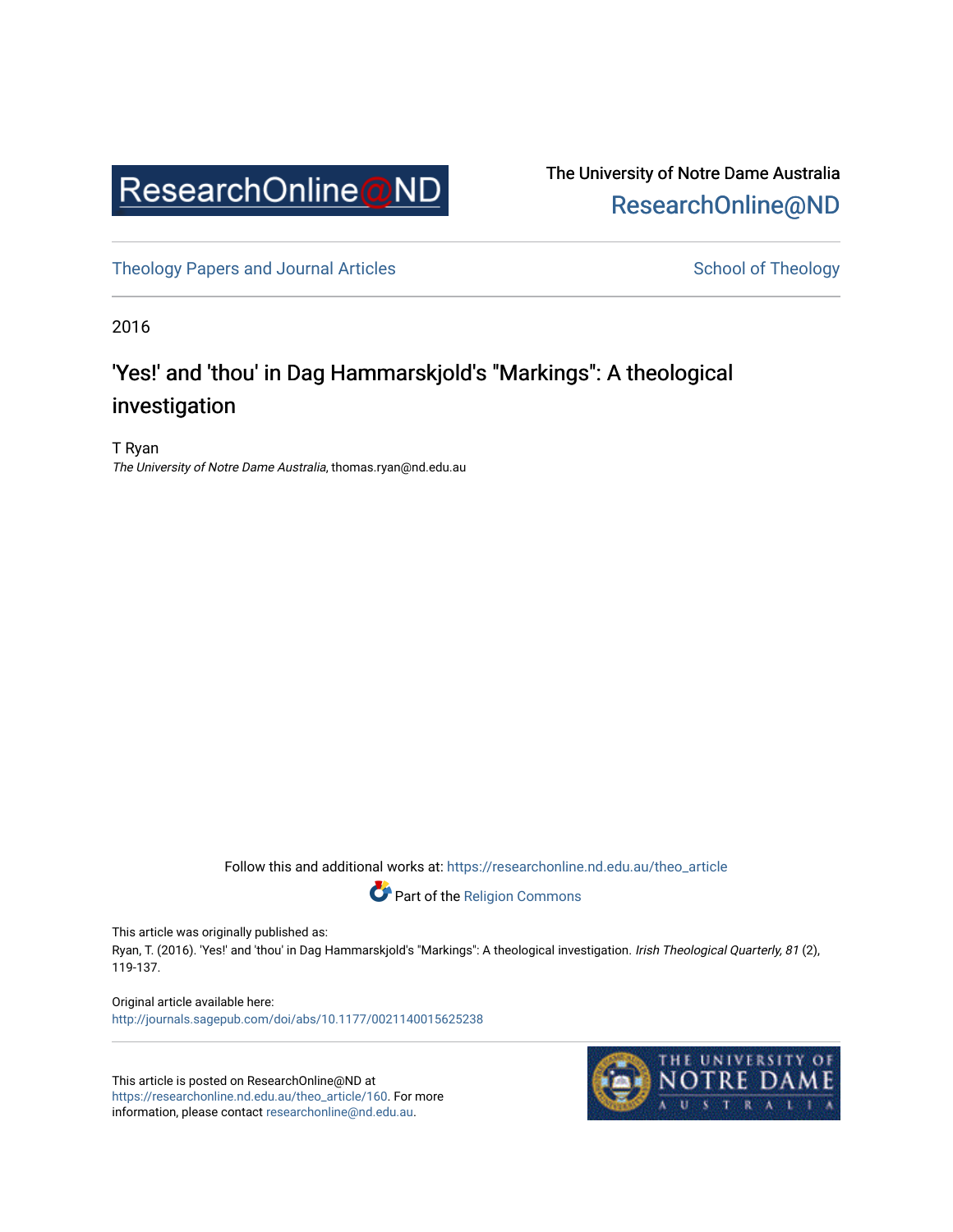This is the author's version of the following article, as accepted for publication: -

Ryan, T. (2016) 'Yes' and 'Thou' in Dag Hammarskjold's *Markings:* A theological investigation. *Irish Theological Quarterly, 81*(2): 119-137*.* doi: 10.1177/0021140015625238

<http://journals.sagepub.com/doi/abs/10.1177/0021140015625238>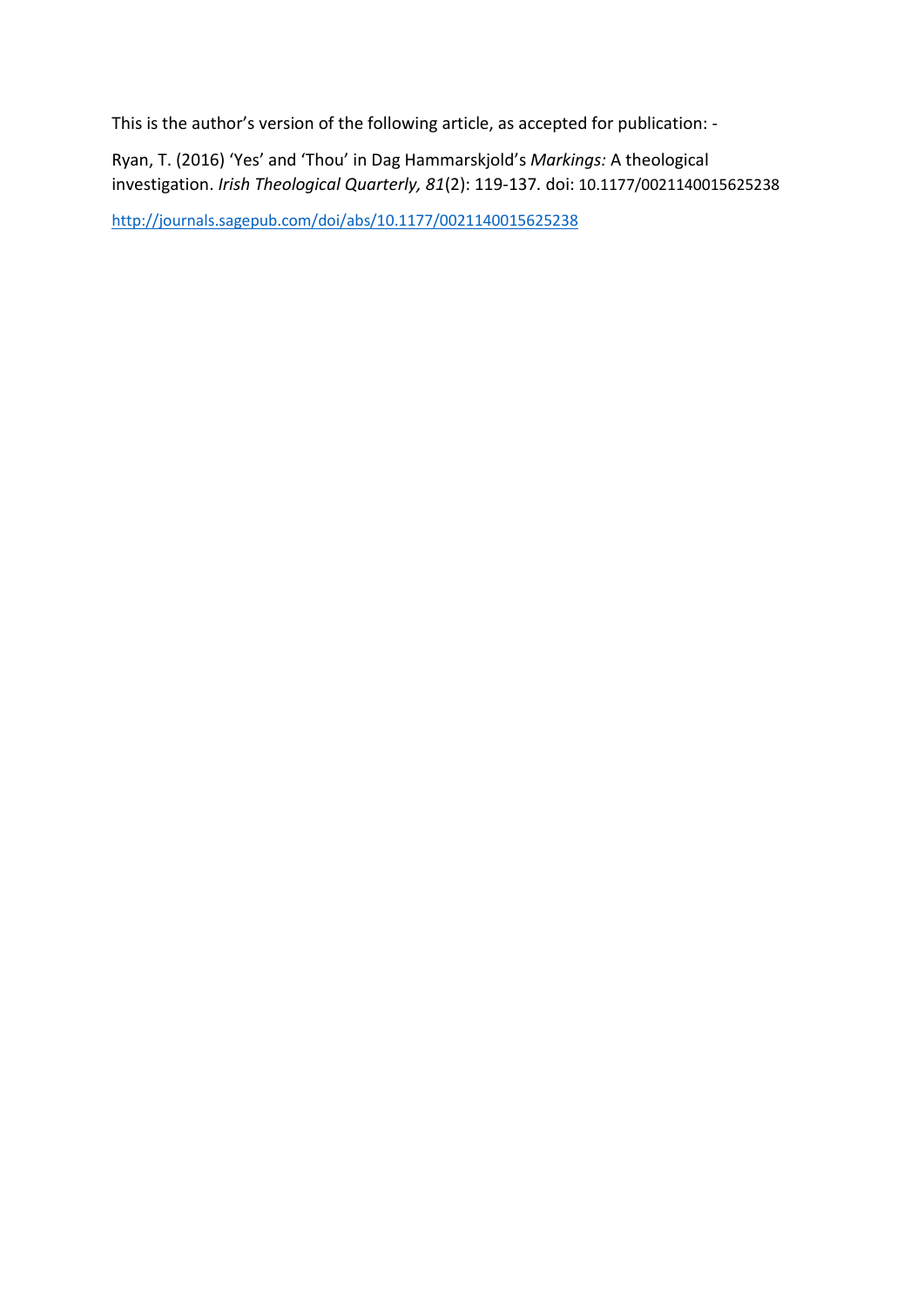#### **'Yes!' And 'Thou' in Dag Hammarskjöld's** *Markings***: A Theological Investigation**

Thomas Ryan

Australian Catholic University, Brisbane, Australia.

## ABSTRACT

Hammarskjöld's *Markings* combines the spiritual, theological and ethical. This article engages with the journal in four stages. First, it briefly introduces the text (context, translation and overall purpose). Second, I explore Hammarskjöld's faith guided by two words: 'Yes'- to explore key ideas on union, discipleship, the 'beyond,' religious language, his use of the medieval mystics and the influence of the apophatic and kataphatic traditions on his consciousness. Third, under 'Thou,' follows an examination of this word's role in Hammarskjöld's religious awareness and, also, of the journal's convergences with other authors, such as Bernard Haring and Andrew Tallon's analysis of Martin Buber's 'I-Thou and the sapiential ethics of Thomas Aquinas. Finally, I briefly assess *Markings* and Hammarskjöld's religious consciousness as Trinitarian and as indicative of the transforming process of *theosis.*

Key Words: Buber, Morality, Mysticism, Spirituality, Faith

oger Lipsey suggests, that 'absent from the conversations of our time' could well apply to *Markings* and its author, Dag Hammarskjöld, the second Secretary-General of the United Nations who died tragically in a plane crash in September 1961. Occasionally, one finds quoted the same few passages but could wonder who has read all of *Markings*? Lipsey's recent studies are an act of 'memory and homage' motivated by a dominant concern: 'As we search or long for a twenty-first-century politics R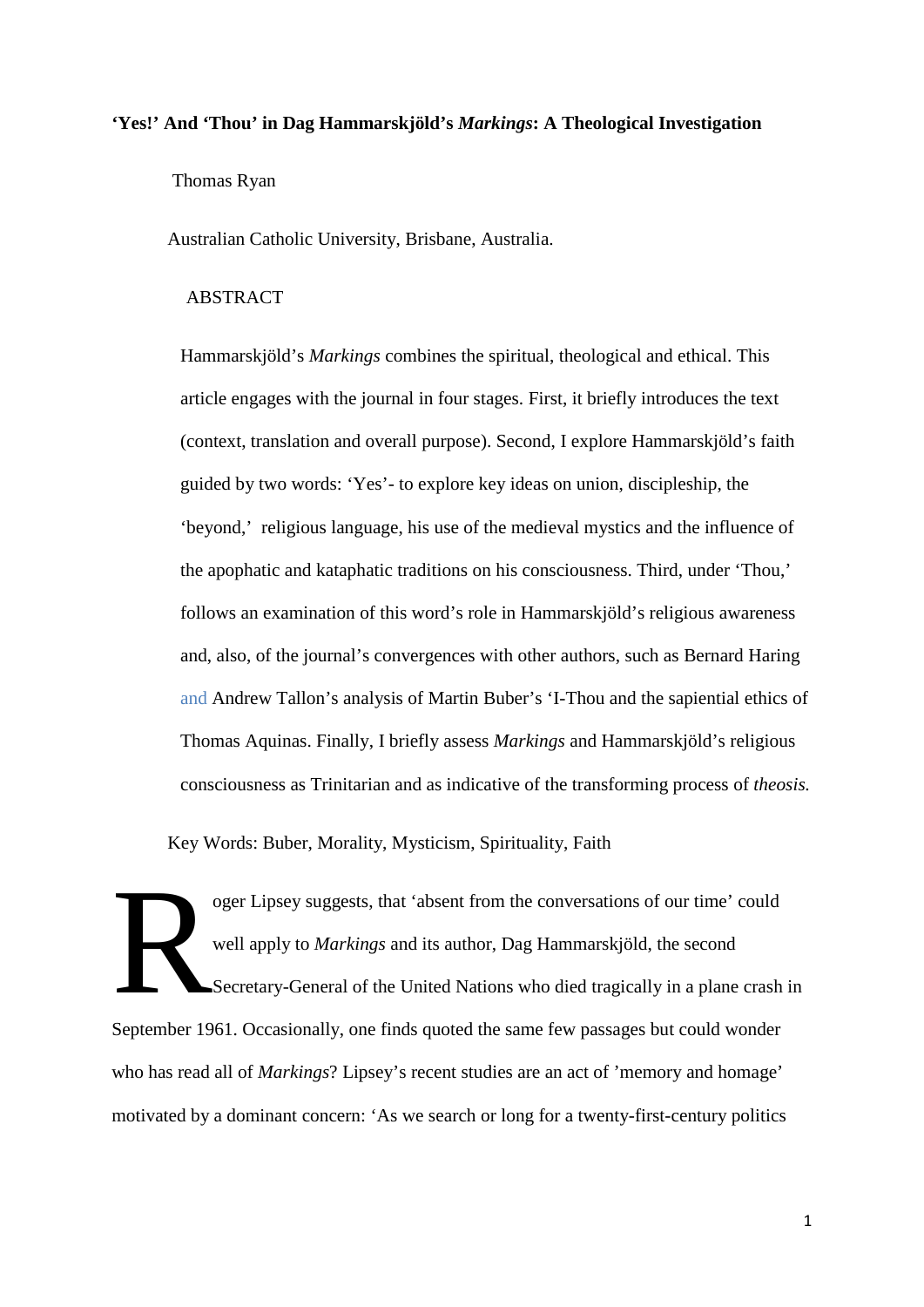and civil society that recognize the life and demands of the spirit, we need this text and its grave, fiercely intelligent author.'[1](#page-3-0)

Lipsey's work led me to appreciate the scope of Hammarskjöld's public addresses, lectures and correspondence and engage with the journal.<sup>[2](#page-3-1)</sup> Building on earlier studies of Markings as a compressed blend of the spiritual, theological and ethical,<sup>[3](#page-3-2)</sup> I offer a specific focus in four stages: after some introductory thoughts, to examine Hammarskjöld's faith as encapsulated in the words 'Yes' and 'Thou' while exploring some convergences with other authors both past and present; finally, to assess evidence of Hammarskjöld's religious consciousness as Trinitarian and as an instance of the transforming process of *theosis.*

#### **Introduction**

**.** 

Hammarskjöld's personal journal for 1925-1961 was discovered after his death. Translated by W.H. Auden, it was published in 1964 under the title 'Markings.' Opinion is divided about this word. It connotes 'road marks,' 'guide posts,' 'waymarks' or 'cairns' used by mountaineers as reference points on an unchartered mountain. With the diary was an undated letter to friend and fellow diplomat, Leif Belfrage, in which Hammarskjöld gave his permission to publish the entries if Leif thought they were 'worth publishing.' He describes the diary 'as a sort of "White Book" concerning my negotiations with myself—and with

<span id="page-3-0"></span> <sup>1</sup> Roger Lipsey, 'Dag Hammarskjöld and *Markings:* A Reconsideration,' *Spiritus* 11 (2011), 84-103, at 85; and *Hammarskjöld: A Life* (Ann Arbor: University of Michigan Press, 2013).

 <sup>2</sup> Dag Hammarskjöld, *Markings,* translated by W.H. Auden and Leif Sjöberg (London: Faber & Faber, 1964).

<span id="page-3-2"></span><span id="page-3-1"></span> <sup>3</sup> Representative are: Henry Pitney Van Dusen, *Dag Hammarskjöld: The Statesman and His Faith* (New York: Harper, 1967); Gustaf Aulén, *Dag Hammarskjöld's White Book: The Meaning of Markings* (Philadelphia: Fortress Press, 1969), still an authoritative theological study. Henceforth, *White Book.*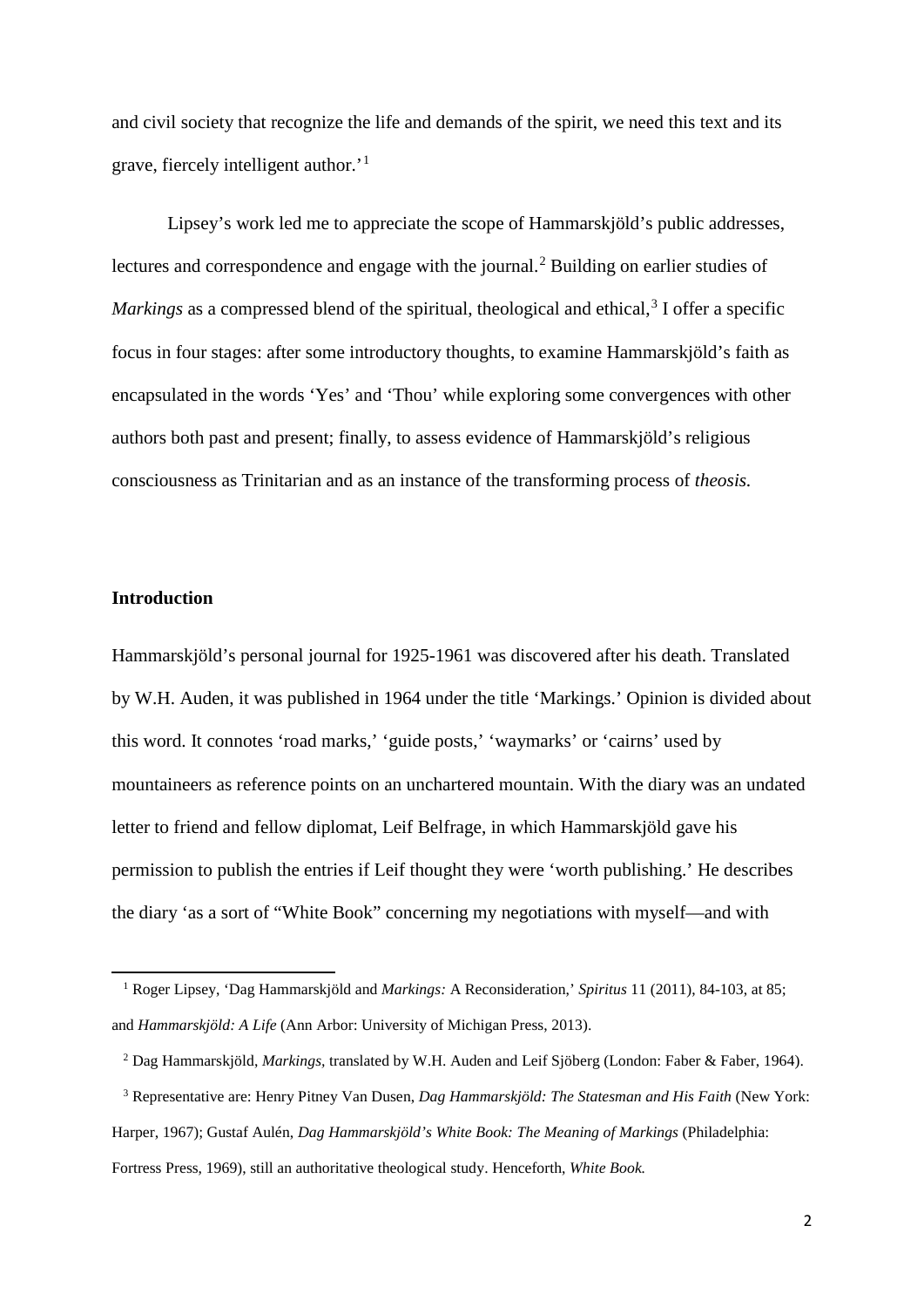God.<sup>2[4](#page-4-0)</sup> 'Negotiations' – suggesting dialogue, facing obstacles, compromise, insight – perhaps better captures the complexity and struggles of the author's spiritual life that characterize the journal.

*Markings,* a testimony to Hammarskjöld's cultivated practice of conscious selfscrutiny, is marked by honesty, acute perception and a sense of immediate experience. His writing, with its affective texture, his mastery of rhythm and images, reflects a man of a poetic sensibility.[5](#page-4-1) A significant matter is Auden's translation. This issue is addressed by Gustav Aulén and Lipsey in relation to the Swedish original *Vägmärken*. They note and correct errors or make clarifications in the English translation.<sup>[6](#page-4-2)</sup> Lipsey draws on a more recent translation and critical edition of the text by Bernhard Erling.<sup>[7](#page-4-3)</sup>

From a Lutheran background and a family tradition of participating in public life, Hammarskjöld describes his spiritual quest as movement 'in a circle,' of a young adult's initial rejection followed by a gradual rediscovery of principles and ideals from his parents and Christian heritage. [8](#page-4-4) In this, he was particularly influenced by Albert Schweitzer's ethics and medieval spiritual authors. The movement 'in a circle' is simultaneously a search. Hammarskjöld's quest for resolution and harmony is reflected in the journal's first entry (1925-30) with its geographic and acoustic imagery:

<span id="page-4-0"></span>1

 <sup>4</sup> *Markings*, 7.

<span id="page-4-1"></span> <sup>5</sup> W.H. Auden, a friend of Hammarskjöld, notes the 'extraordinary extent of Hammarskjöld's knowledge and understanding of poetry.' *Markings,* 14.

<span id="page-4-2"></span> <sup>6</sup> These are most often due to 'imprecise use' of 'technical religious or theological terminology or by unfamiliar idioms of the Swedish religious tradition' (Aulén, *White Book,* viii).

<span id="page-4-3"></span> <sup>7</sup> Bernhard Erling, *A Reader's Guide to Dag Hammarskjöld's Waymarks* (St. Peter, Minnesota, 1987) available at http://www.daghammarskjold.se/wp-content/uploads/2014/08/rg\_to\_waymarks.pdf

<span id="page-4-4"></span> <sup>8</sup> See Aulén, *White Book,* 139.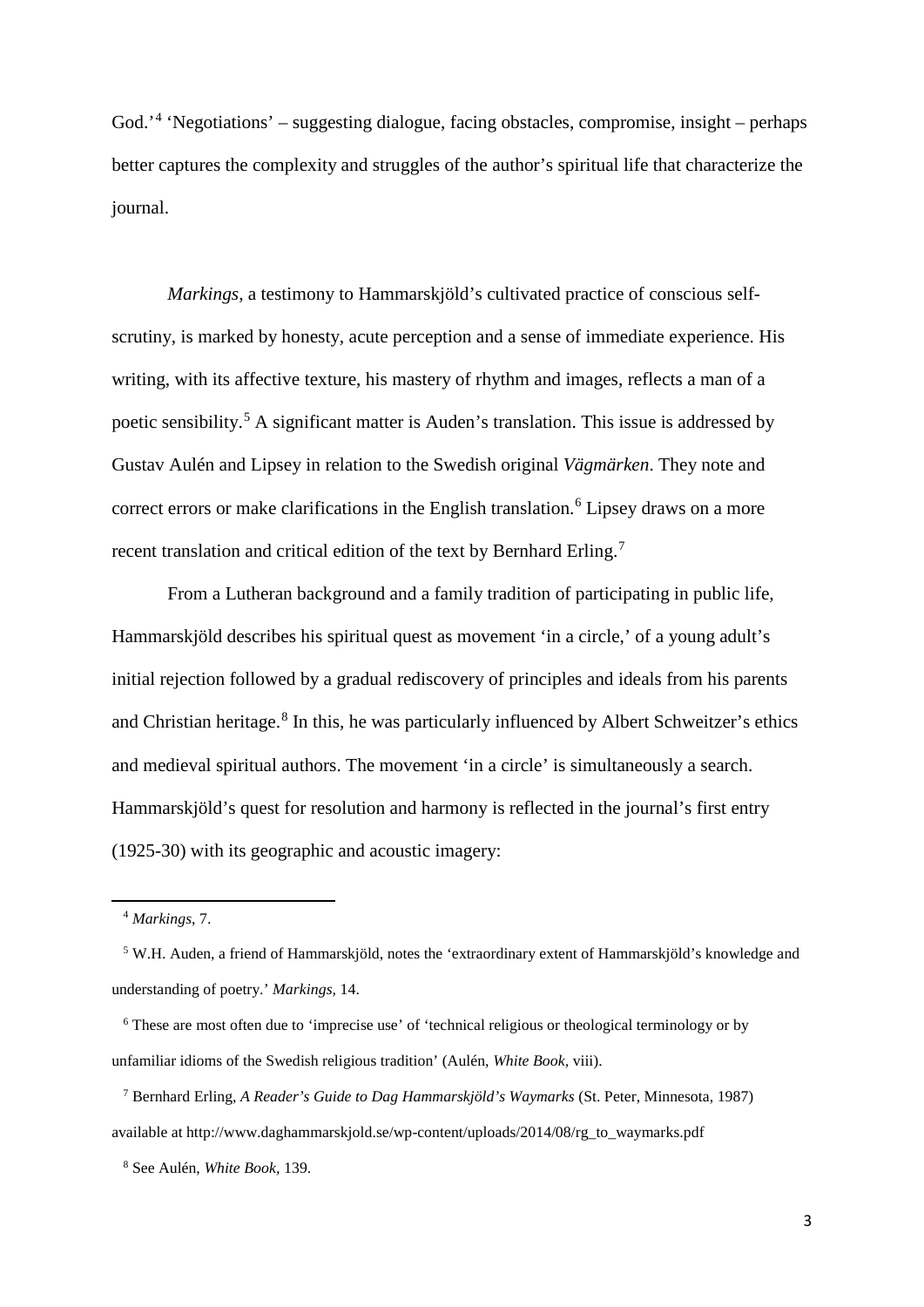I am being driven forward Into an unknown land. The pass grows steeper, The air cooler and sharper, A wind from my unknown goal Stirs the strings Of expectation.

Still the question: Shall I ever get there? There where life resounds, A clear pure note In the silence. [9](#page-5-0)

The journal traces the realisation of these expectations. Given its 'aphoristic' nature and the timing of the entries (at the end of long days, especially when Hammarskjöld was Secretary General between 1953 and 1961), one would expect *Markings* to be fragmentary and disconnected. The opposite is the case. The journal and the personal faith disclosed there are remarkable for their continuity, consistency and comprehensiveness.[10](#page-5-1) This investigation is guided by two words 'Yes' and 'Thou' which capture the dialogical structure of Hammarskjöld's 'negotiations' and their outcome in a life of faith.

<span id="page-5-0"></span> <sup>9</sup> *Markings*, 31

<span id="page-5-1"></span> <sup>10</sup> Aulén, *White Book,* 144-46.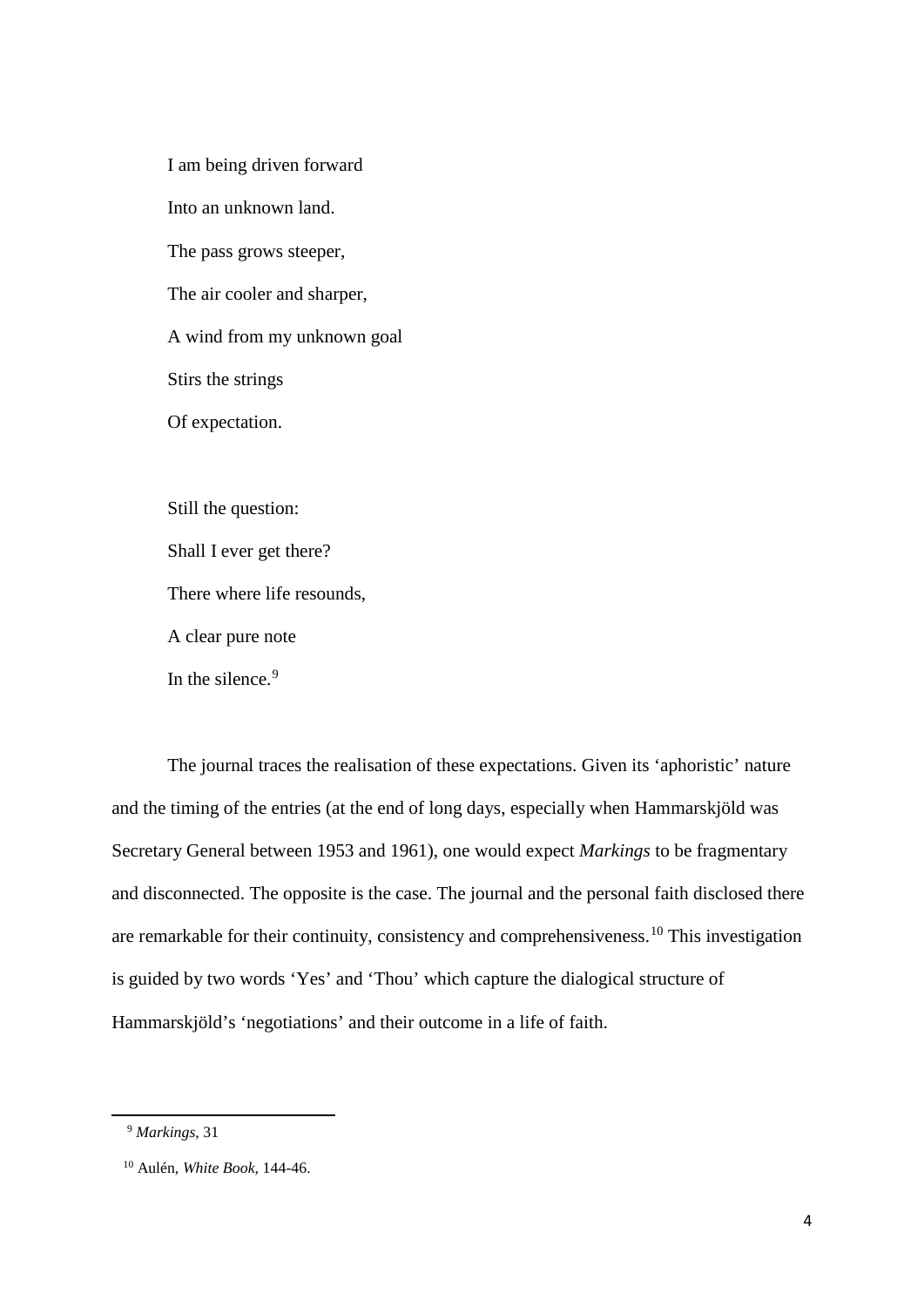### **The 'Yes' of Hammarskjöld's Faith**

Aulén says that Hammarskjöld's 'first important *yes* appears in full brightness,' underlined as the first entry of 1953. 'For all that has been- Thanks! To all that shall be  $-$  Yes!'<sup>[11](#page-6-0)</sup> Repeated many times, it was 'to become fixed as a yes to God, to himself and to destiny.'<sup>[12](#page-6-1)</sup> His response to God brings meaning to his life.

You dare your Yes –and experience a meaning. You repeat your Yes –and all things acquire a meaning. When everything has a meaning, how can you live anything but a *Yes*. <sup>[13](#page-6-2)</sup>

## *Union, Discipleship and Implications*

As Aulén notes, Hammarskjöld's faith, his 'Yes' to God of 1953 indicated that 'something new had come; it meant union with God, living in the hands of God, receiving rest and strength from him – and thus it also meant new integrity for the 'I,' ('the wonder: that *I* exist<sup>'[14](#page-6-3)</sup>) integrity instead of chaos, freedom instead of the bondage of self-centeredness.' But it was a constant struggle, as entries indicate up to the last prayer of his final year: 'a faith at battle with the risks of returning chaos and ever threatening self-centredness.<sup>[15](#page-6-4)</sup>

<span id="page-6-0"></span> <sup>11</sup> *Markings*, 87.

<span id="page-6-1"></span> <sup>12</sup> Aulén, *White Book ,* 9.

<span id="page-6-2"></span> <sup>13</sup> *Markings*, 110.

<span id="page-6-3"></span> <sup>14</sup> *Markings*, 102.

<span id="page-6-4"></span> <sup>15</sup> Aulén, *White Book*, 145.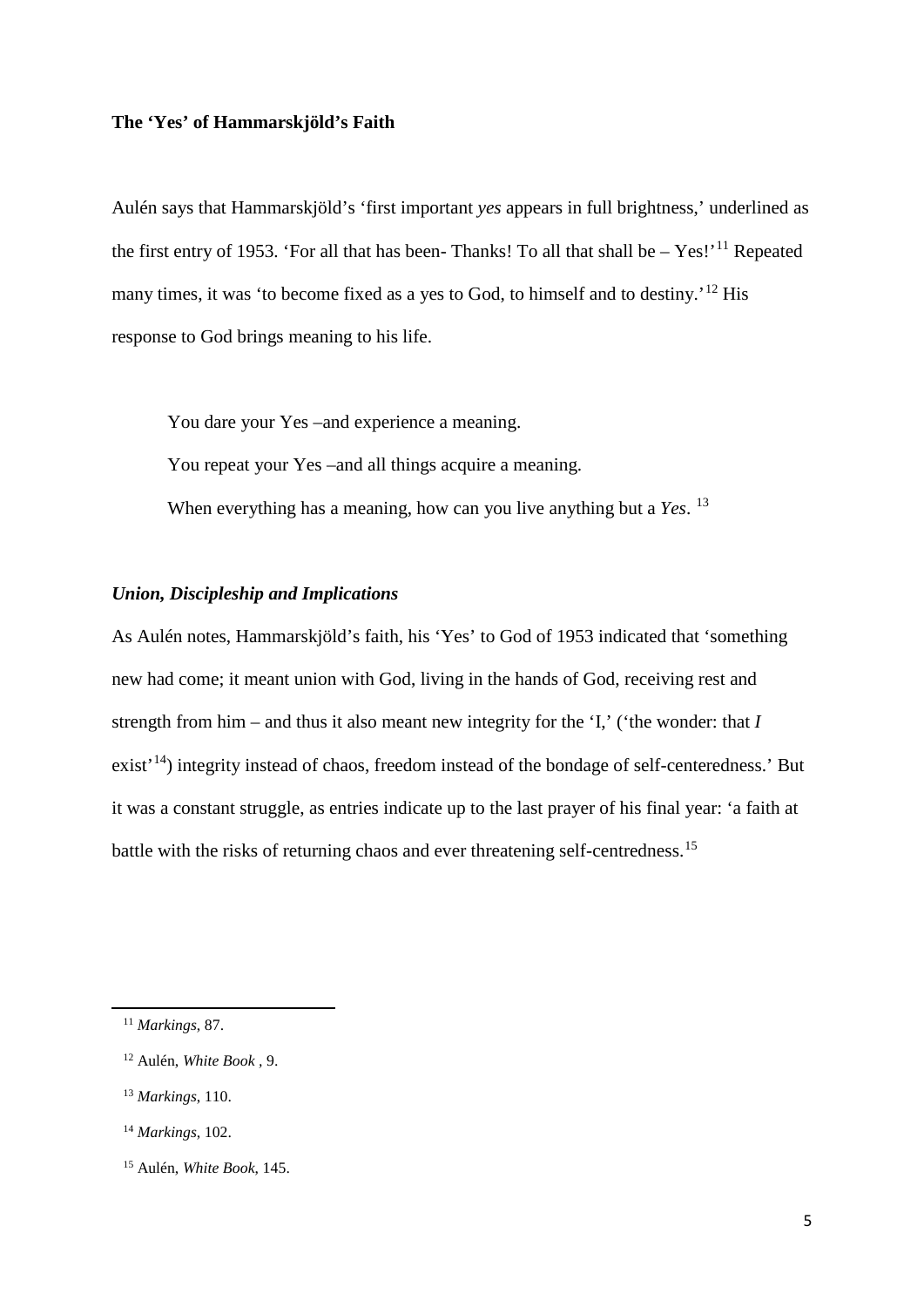For Hammarskjöld, one side of faith is the 'union of God to the soul' (St John of the Cross).[16](#page-7-0) Union with, and life in, God were centred on *Imitatio*, a key idea arising from the Gospels and Hammarskjöld's acquaintance with the medieval mystics. *Imitatio* is the invitation to fellowship and discipleship with Jesus the 'Brother.' It is fulfilled paradigmatically in Jesus in sacrifice as self-surrender to God and to others 'within the framework of one's own vocation.'[17](#page-7-1) Authentic self-realisation is only found in selftranscendence, in self-surrender.

Understood thus, drawing on Aulén's succinct summary, sacrifice is 'the truly creative power in existence.' Its power as love is revealed in Christ, who not only calls, even demands, *imitatio,* but who 'also mediates the forgiveness of God's love.' For Hammarskjöld, forgiveness is always a 'sacrifice,' an expression of self-surrender. In that sense, while Hammarskjöld initially viewed the Jesus of the Gospels more as our human 'Brother,' he later came to appreciate Him as the 'Son' in the Trinity, namely, the visible and embodied revelation of divine self-giving. Self-surrender, as a sharing in the divine life in Christ, is inseparable from responsibility for others within the framework of one's vocation. For him, it was a call to serve the world and mankind which he saw as a 'service to God.' The love of God, revealed in Jesus, the cross, sacrifice and forgiveness, is 'ultimate reality.'<sup>18</sup>

While, at times, Hammarskjöld speaks of being immersed, even absorbed in, God, overall, he sees union with God as leading to a new level of self-differentiation. 'To say Yes

<span id="page-7-0"></span><sup>&</sup>lt;sup>16</sup> *Markings*, 91. Aulén, notes that the translation of the Swedish word as 'marriage' gives quite the wrong impression. It suggests that Hammarskjöld might have understood the union as a form of the Bride Mysticism that, in fact, he never refers to (Aulén, *White Book,* 42).

<span id="page-7-1"></span> <sup>17</sup> Aulén, *White Book*. 148.

<span id="page-7-2"></span> <sup>18</sup> Ibid., 148, 151.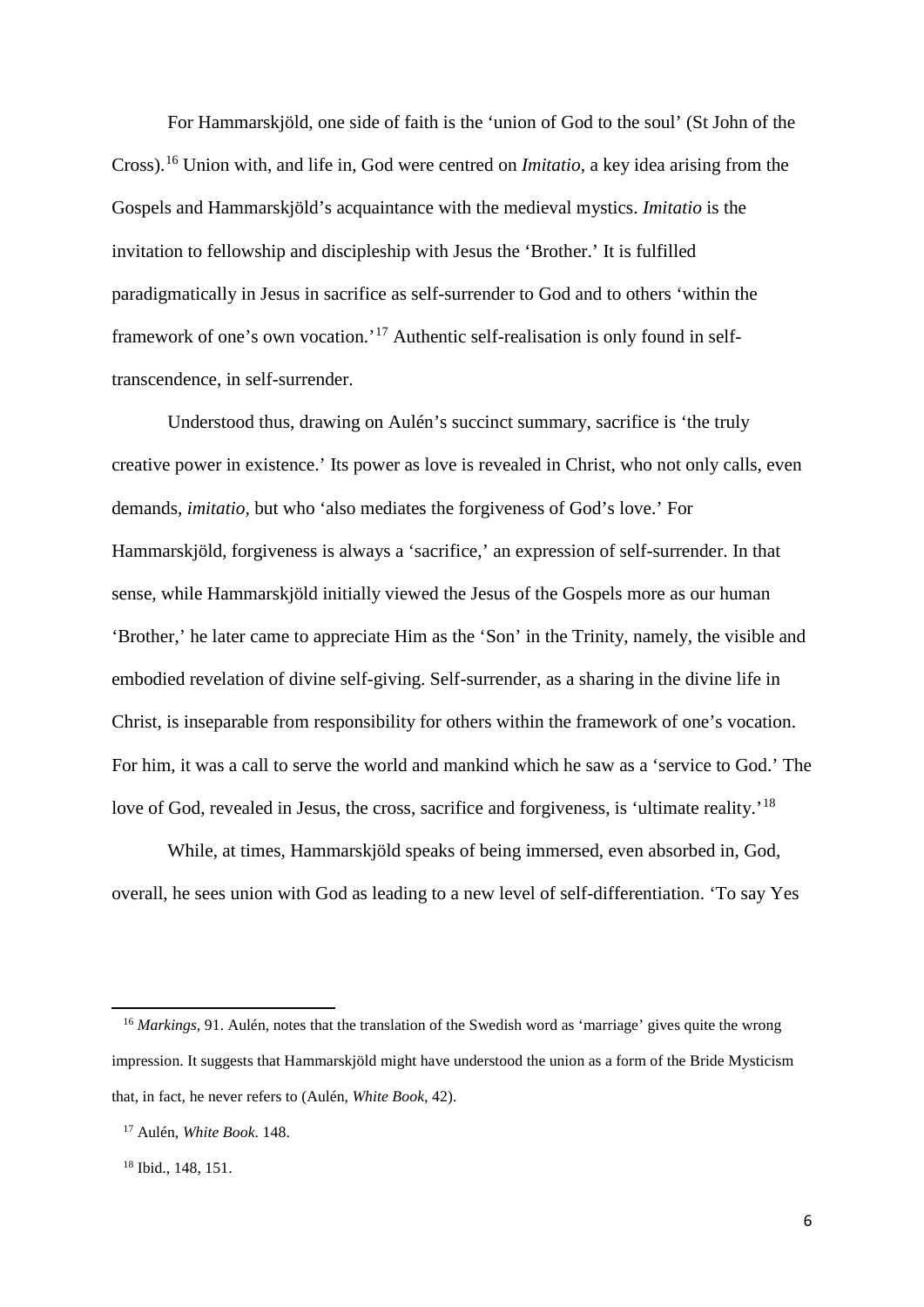to life is at one and the same time to say Yes to oneself.<sup>'[19](#page-8-0)</sup> 'God desires our independence – which we attain when, ceasing to strive for it ourselves, we 'fall' back into God.' More strikingly: 'The Lover desires the perfection of the Beloved—which requires, among other things, the liberation of the Beloved from the Lover.'[20](#page-8-1)

Concerning the Church, Hammarskjöld's sense of the Church's life is reflected in many entries written on or around the great Christian festivals. He speaks with conviction of his connection with the 'invisible' Church of the Communion of Saints.<sup>[21](#page-8-2)</sup> W.H Auden suggests that by attendance at Church Services, Hammarskjöld could risk being labelled a 'westerner.' Hammarskjöld's brother attests that, as Secretary General, Hammarskjöld, when able to, attended a range of Church services but that 'he was not a regular attendant at services of worship.<sup>'[22](#page-8-3)</sup> Hammarskjöld considered the Church must have a universal perspective and contribute in the public domain about truth and justice. Perhaps, for Hammarskjöld and his vocation, God's visible 'kingdom' was predominantly embodied in the moral claims of the political and international domains.

## *Faith, the 'Beyond' and the Frontier of the 'Unheard- of'*

1

<span id="page-8-0"></span><sup>&</sup>lt;sup>19</sup> Markings, 89. Union with God is conveyed through expressions indicating alternatively 'self-chosen effacement of the personality in the One' and 'submergence in divine wholeness.' See *Markings,* 136-7 and Aulén, *White Book,* 118.

 <sup>20</sup> *Markings*, 105.

<span id="page-8-2"></span><span id="page-8-1"></span> $21$  In 1952, Hammarskjöld says that 'through me there flashes this vision of a magnetic field in the soul, created in a timeless present by unknown multitudes, living in holy obedience, whose words and actions are a timeless prayer. 'The Communion of Saints' –and – within it –an eternal life' (*Markings,* 84).

<span id="page-8-3"></span> <sup>22</sup> Aulén, *White Book*. 142.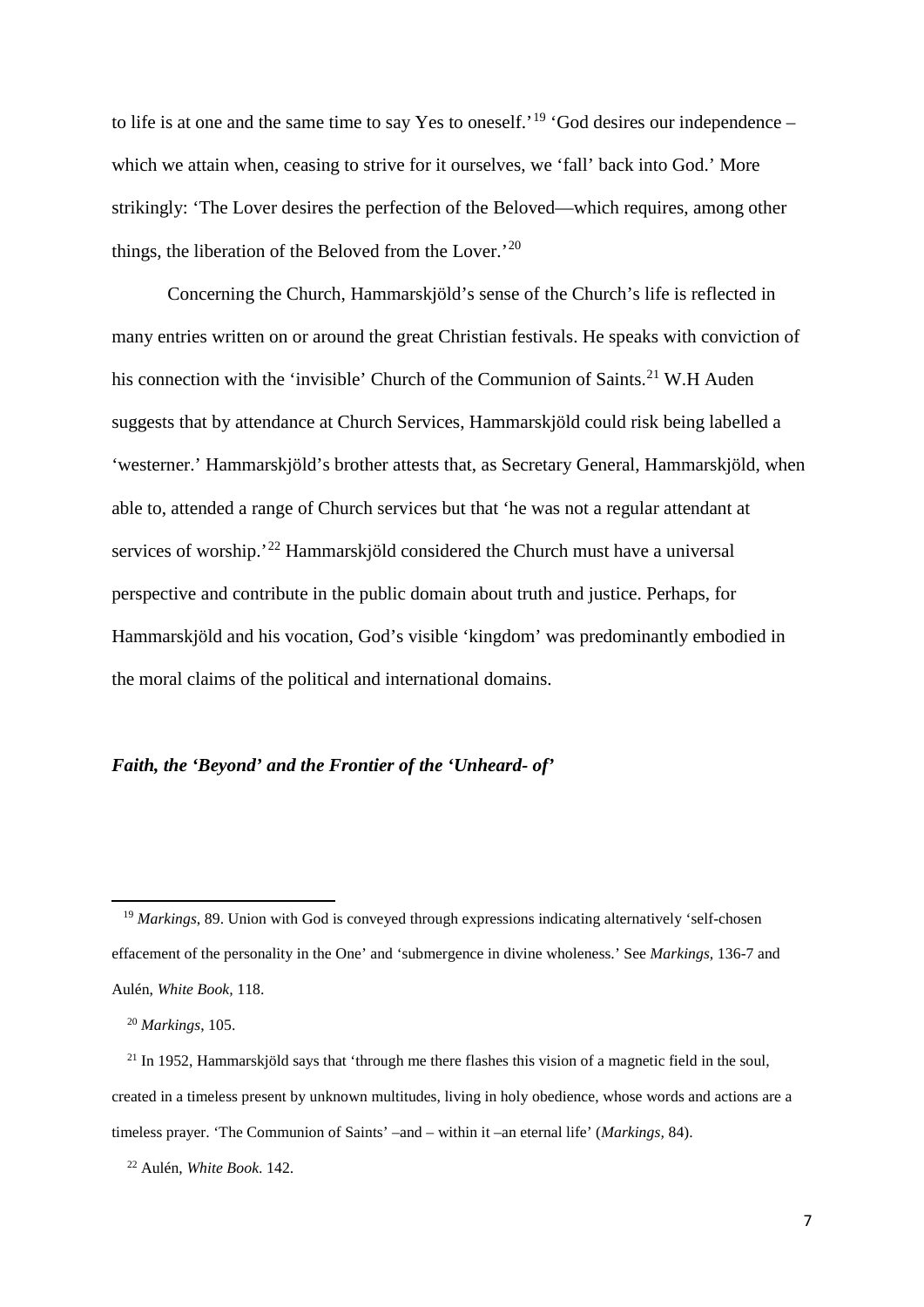A 1954 entry further illuminates the first entry of 1953 just discussed ('Thanks'/'Yes'). Hammarskjöld uses the image of a wall blocking access to the sphere of mystery, namely, 'the frontier of the unheard-of' and he realised that it does not, in fact, exist. 'Then I saw that the wall had never been there, that the "unheard-of" is here and this, and not something or somewhere else.<sup>'23</sup>

We will return to this later. His subsequent Whitsunday 1961 entry suggests that his decisive yes had happened some time prior to 1953, at which point he openly revealed it.<sup>[24](#page-9-1)</sup> Taken collectively, these and other passages confirm Aulén's view that Hammarskjöld's 'conversion' was a gradual process rather than a single moment or event. Again, it was not so much one of Hammarskjöld finding God but of God finding him. A parallel instance is with a contemporary author, C.S. Lewis. Alister McGrath writes that Lewis reached a point where he found himself confronted by an 'assertive, active and *questing* God, not simply a mental construct or a philosophical game.' He continues:

God was pounding on the door of Lewis's mind and life. Reality was imposing itself upon him, vigorously and aggressively demanding a response. 'Amiable agnostics will talk cheerfully about "man's search for God." To me, as I then was, they might as well have talked about the mouse's search for the cat.<sup>[25](#page-9-2)</sup>

 <sup>23</sup> *Markings*, 90.

<span id="page-9-1"></span><span id="page-9-0"></span> <sup>24</sup> 'I don't even remember answering. But at some moment I did answer *yes* so someone – or something' (169). Also Aulén, *White Book*, 10.

<span id="page-9-2"></span> <sup>25</sup> Alister McGrath, *Eccentric Genius. Reluctant Prophet. C.S Lewis: A Life* (London: Hodder & Stoughton, 2013), 138 citing C.S. Lewis, *Surprised by Joy,* 265.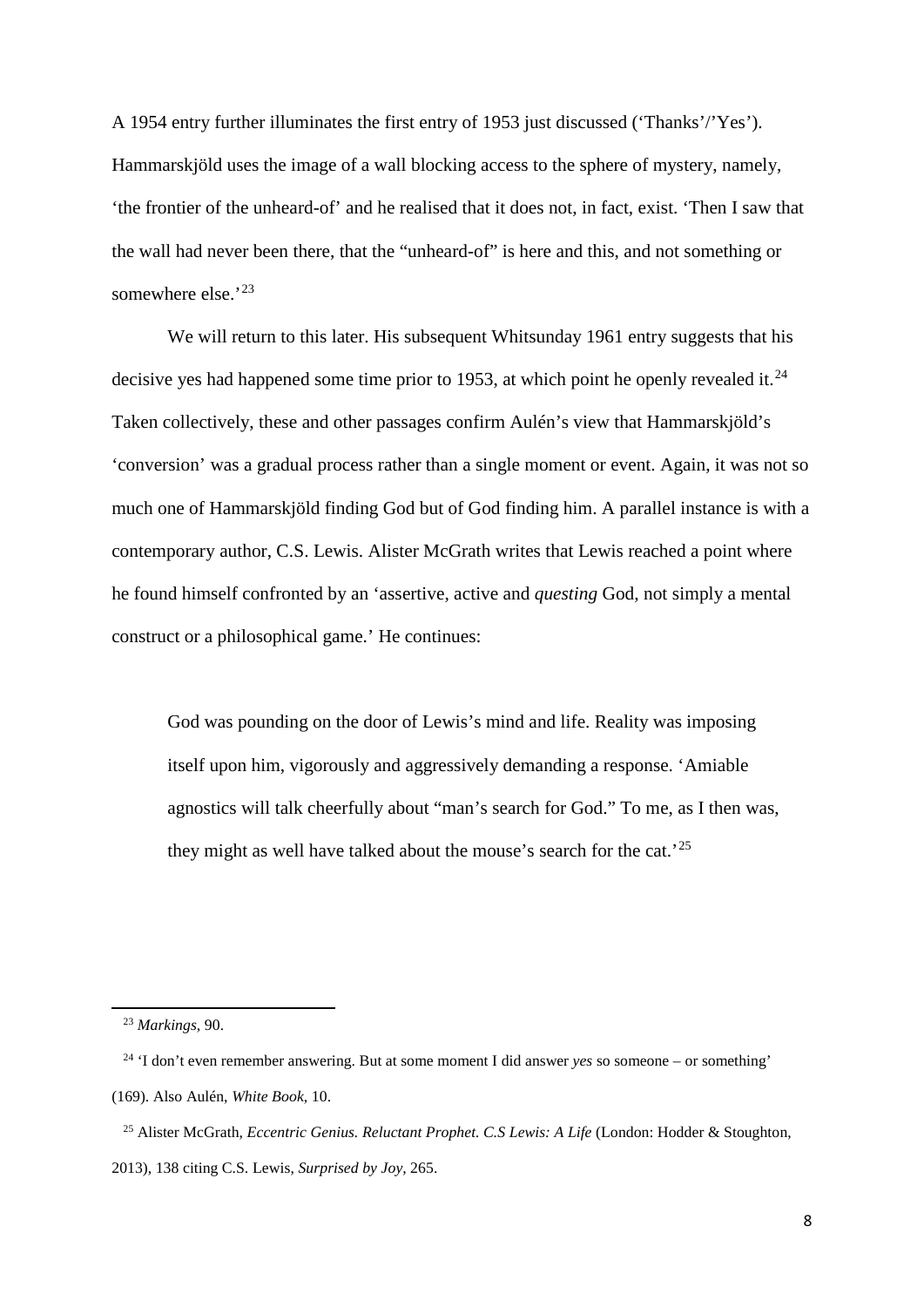In hindsight, Hammarskjöld, too, acknowledges his free 'yes' was, in fact, a divine gift. 'By being silent and letting God work and speak' he found himself 'grasped' by God at the level of his person and his whole being, in which he is given purpose, direction and strength. 'Long ago, you gripped me Slinger. *Now* into Thy storm. *Now* towards Thy target.'<sup>[26](#page-10-0)</sup>

Again, when Hammarskjöld speaks of his 'mystical experience' (suggesting hesitation?) and of faith as union with God, he says 'Not I but God in me.<sup>[27](#page-10-1)</sup> His life and actions are experienced as an instrument of God. 'God in me' involves 'hearing the inescapable demands of God and, further the receiving of strength from God.'[28](#page-10-2) All this is done, 'to the Glory of God alone.'[29](#page-10-3)

Faith's first aspect is union with God. But, as hearing and response, faith also meant, for Hammarskjöld, being 'under' God, or 'under the hands' of God. He was convinced that faith in God was not principally assent to doctrines and it 'would lose its meaning if it were not, primarily, a personal existential relation to Him.'<sup>[30](#page-10-4)</sup> Nor was it a question of 'feelings.' It was a relationship embracing the whole person, shaping one's consciousness, an encounter both uplifting and confronting. Faith asserts a contact with reality, namely, with the ultimate reality, but one made in darkness, like Jesus in Gethsemane, where '*God is silent,* as the

**.** 

<span id="page-10-0"></span> <sup>26</sup> *Markings*, 134. Aulén corrects 'the' to 'Thy' target (Aulén, *White Book*, 64). Lipsey agrees and also offers helpful background (concerning 'Slinger') both scriptural (David and Goliath) and literary (T.S. Eliot's translation of a poem of Saint-John Perse). See Lipsey, *Hammarskjöld: A Life*, 654.

<span id="page-10-1"></span> <sup>27</sup> *Markings*, 127.

 <sup>28</sup> Aulén, *White Book*, 12.

<span id="page-10-3"></span><span id="page-10-2"></span><sup>&</sup>lt;sup>29</sup> *Markings*, 88. This phrase is attributed to Thomas Aquinas in Auden's translation. There is solid evidence that this and another reference to Aquinas (91) are incorrect and refer to Thomas a Kempis. See Erling, *A Reader's Guide,* 99 and 125.

<span id="page-10-4"></span> <sup>30</sup> Aulén, *White Book*, 23.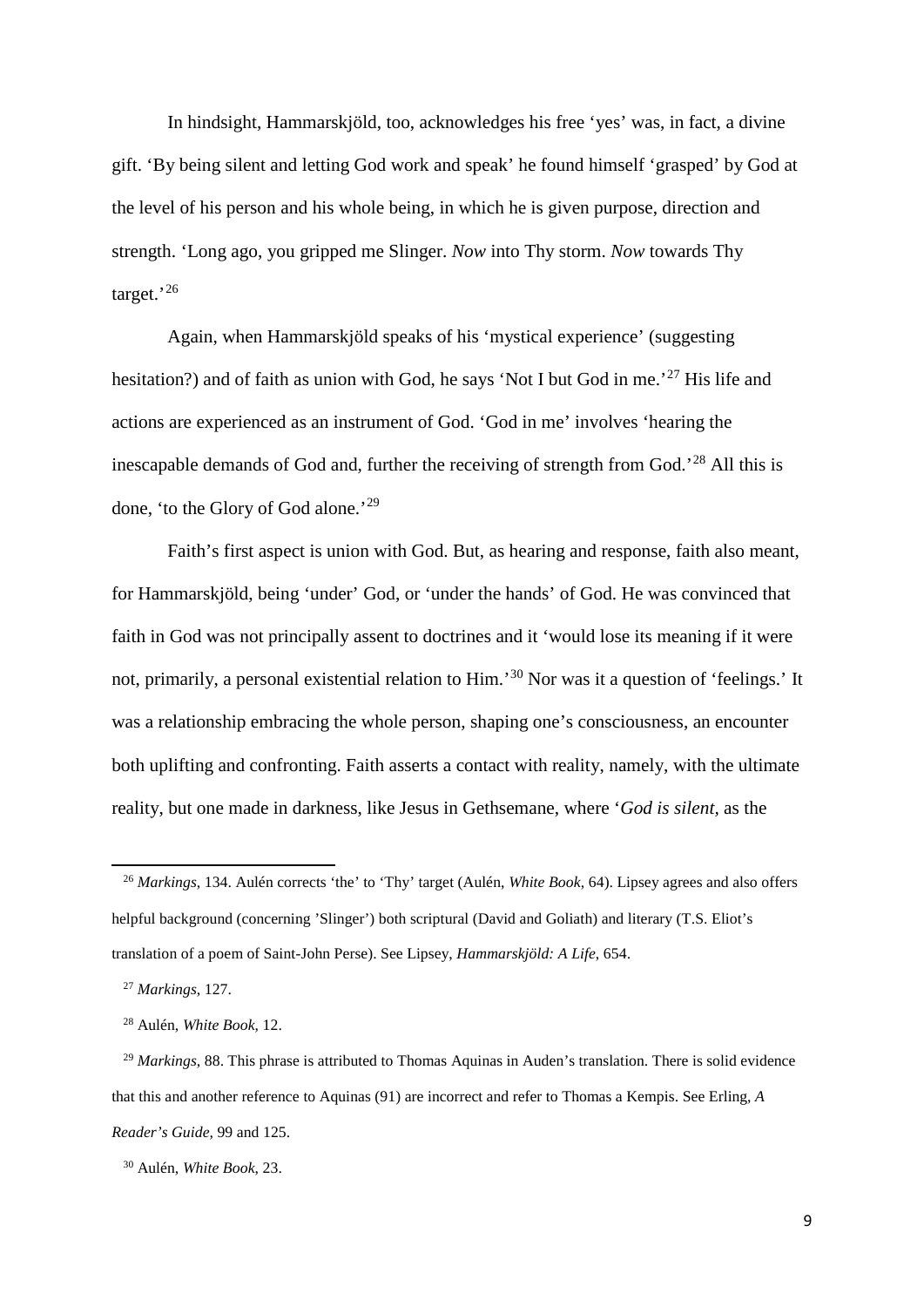union is consummated.' Authentic faith is unconditional and not dependent on being confirmed by the divine presence. 'Faith *is*: it cannot, therefore, be comprehended, far less identified with, the formulae in which we paraphrase what is.<sup>[31](#page-11-0)</sup> For all that, Hammarskjöld's journal is a testimony to his continuing search for the intelligibility of his faith and how it brought meaning to his life. Nevertheless, he was aware of the limits of this quest.

Consider two transitional moments in Hammarskjöld's spiritual development, the first from 1941-42:

On the bookshelf of life, God is a useful work of reference, always at hand but seldom consulted. In the whitewashed hour of birth, He is a jubilation and a refreshing wind, too immediate for memory to catch. But when we are compelled to look ourselves in the face – then He rises above us in terrifying reality, *beyond* all argument and 'feeling,' stronger than all self-defensive forgetfulness.<sup>[32](#page-11-1)</sup>

Suggested, here, are Hammarskjöld's hesitations about the capacities of reason and of religious language, both seen in another light in a 1950 entry often quoted:

God does not die on the day when we cease to believe in a personal deity, but we die on the day when our lives cease to be illumined by the steady radiance, renewed daily of a wonder, the source of which of beyond all reason.<sup>[33](#page-11-2)</sup>

<span id="page-11-0"></span>**.** 

 <sup>31</sup> *Markings*, 91.

<span id="page-11-1"></span> <sup>32</sup> *Markings,* 37. Italics added.

<span id="page-11-2"></span> <sup>33</sup> *Markings*, 64.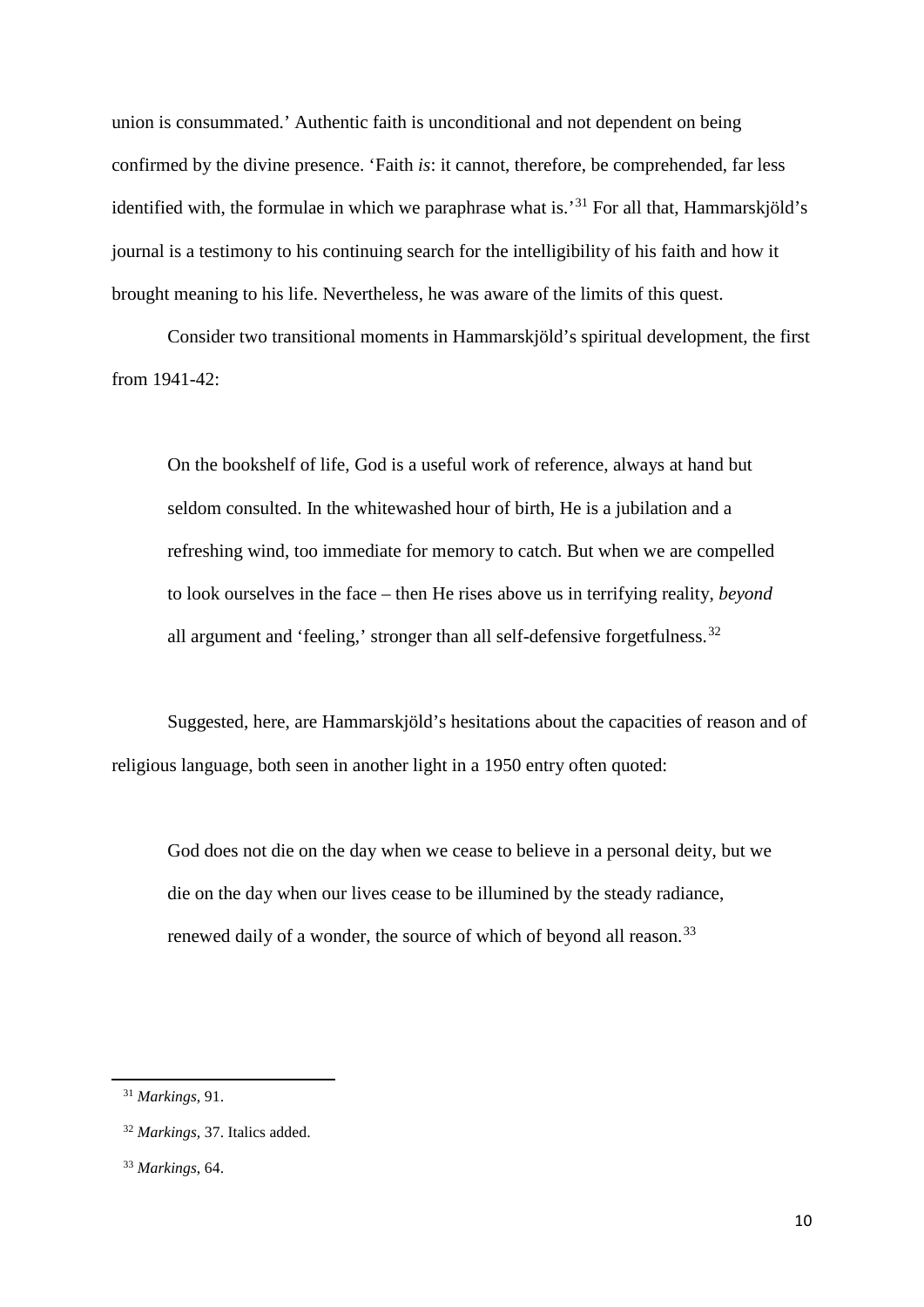In these texts, Hammarskjöld exhibits reservations about images, language and attributing 'person' when speaking of God. The Divine is presented as a 'source' from which a radiance of wonder emanates and which, if we are receptive, illuminates our lives. Without a sense of awe and wonder we are closed off to life, to creation and the horizon of mystery itself. In other words, we die. Others, such as Thomas Aquinas, considered that the quest for truth starts with the sense of wonder, and that, without wonder, we lose a sense of hope.<sup>[34](#page-12-0)</sup>

Returning to the word 'beyond' highlighted above, Maas notes, it will mark a new aspect in Hammarskjöld's spiritual growth, something repeated and further specified, especially after 1953. It is a call to faith that differs from 'honoring a well-defined state of affairs' where one has control but is rather an 'adventure that summons us to a beyond.' It is a step into an unsafe territory, called the 'Night' by John of the Cross, while being an 'opportunity, a challenge to live."<sup>[35](#page-12-1)</sup> As Erling notes, "The unheard of" is to be surrendered and thereby sacrificed here and now to God.'[36](#page-12-2)

Each New Year's entry from 1950-57 has the refrain 'night is drawing nigh' – an allusion to a hymn for Sundays after Easter read by his mother each New Years' Eve. Faith as union is consummated with a silent God and only in darkness comes insight and maturity. The world of loneliness in which the Other, whose 'great love' 'gives us nothing,' leads 'us up to summits with wide vistas –of insight.<sup>[37](#page-12-3)</sup> Maas suggests that this call to go beyond one's limits revealed in Hammarskjöld is something recognised in the mystics. While not employing 'the perspective of beyond,' Hammarskjöld often uses the single word 'beyond.'

 <sup>34</sup> See *Summa Theologiae,* I-II, 41.4, ad 5 and I-II. 20.3.Henceforth, STh.

<span id="page-12-1"></span><span id="page-12-0"></span> <sup>35</sup> Frans Maas, *Spirituality as Insight: Mystical Texts and Theological Reflection* (Leuven: Peters, 2004), 65. Maas has a very fine discussion of insight in *Markings* and the various modulations associated with 'beyond.'

<span id="page-12-2"></span> <sup>36</sup> Erling, *A Reader's Guide,* 107.

<span id="page-12-3"></span> <sup>37</sup> *Markings*, 54.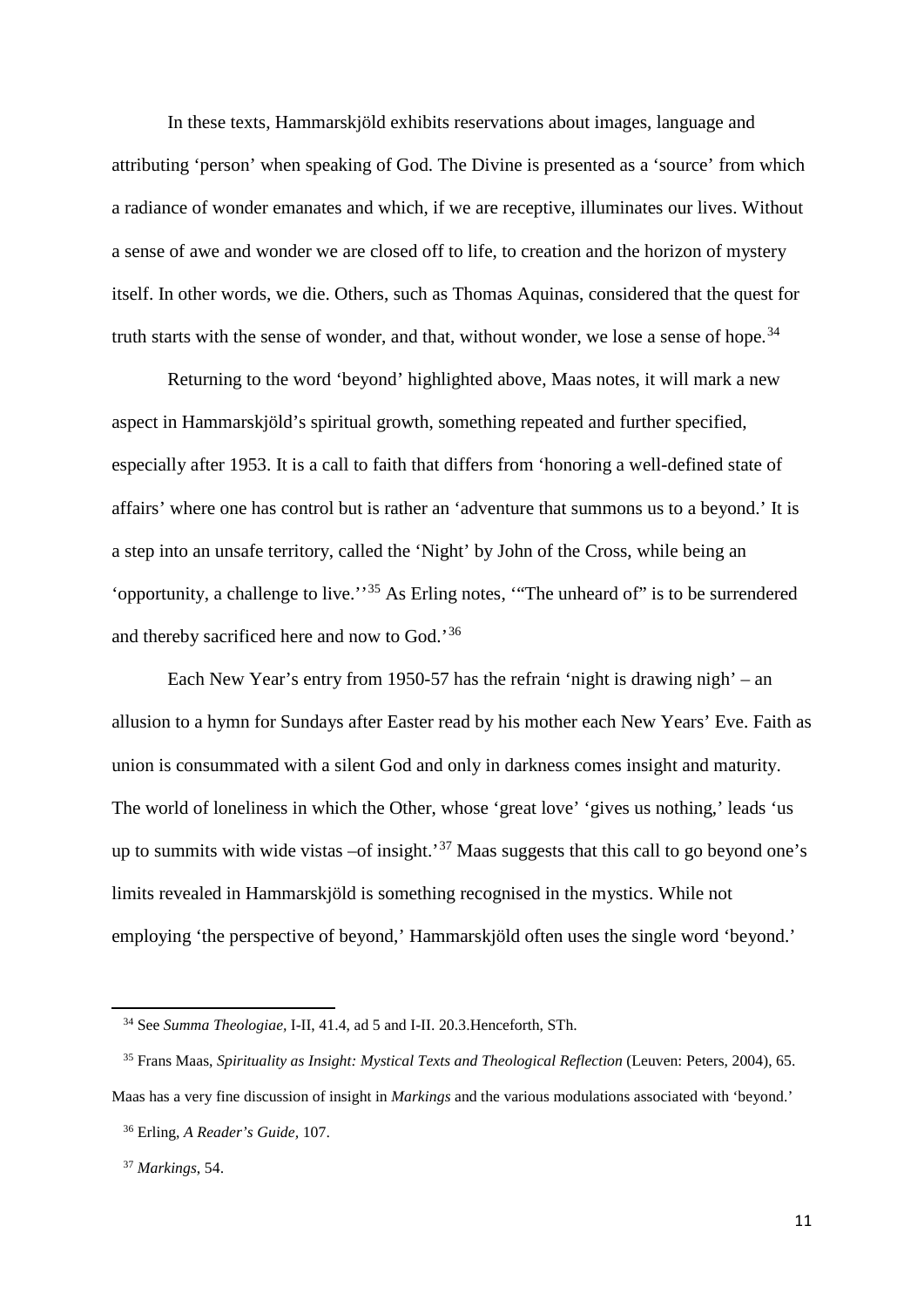In a key entry of 1951 he writes that from a source beyond the frontier of the 'unheard-of,' 'something fills my being with possibilities. Here desire is purified into openness: each action a preparation, each choice a yes to the unknown.<sup>[38](#page-13-0)</sup> The depth of Hammarskjöld's willingness and unconditional 'Yes' in 1953 is clearly foreshadowed here and should be captured in the translation.<sup>[39](#page-13-1)</sup> Yet, as Lipsey suggests, nowhere in this passage is the word 'God' used. 'Whatever stands waiting on the other side of the frontier is unknown.' Out of a year of 'personal torment' in 1951, Hammarskjöld 'experiences strictly on its own terms what can justly be called a moment of true mysticism or transcendent vision.'[40](#page-13-2)

He has **[DM1]** realised earlier in 1950 that it is a call to live in the '*now*' for 'in this very moment...I can and must pay for all that I have received.' By living in each moment, 'is not beauty created at every encounter between a man and life..? <sup>[41](#page-13-3)</sup> This call to go beyond one's limits will develop into a summons to self-transcendence in relation to ultimate truth and value, one that demands a response. Hammarskjöld's definitive 'Yes' captures this, while implying ethical responsibility in life and for others.

#### *'Yes' in Retrospect and Language*

<span id="page-13-0"></span> <sup>38</sup> *Markings*, 77-8. Aulén, says that the 'unheard-of' could also be rendered 'that which transcends all imagination.' Further, he says that 'this is obviously what Hammarskjöld later described as the mystical experience: 'to be in the hands of God' (Aulén, *White Book*, 26).

<span id="page-13-1"></span><sup>&</sup>lt;sup>39</sup> For that reason, Lipsey suggests 'openness' and 'yes' are more accurate than 'lucid' and 'assent.' Lipsey, *Hammarskjöld: A Life*, 90 and 654. Erling suggests 'receptivity.' See *A Reader's Handbook,* 76.

<span id="page-13-2"></span> <sup>40</sup> Ibid., 91.

<span id="page-13-3"></span> <sup>41</sup> *Markings,* 64.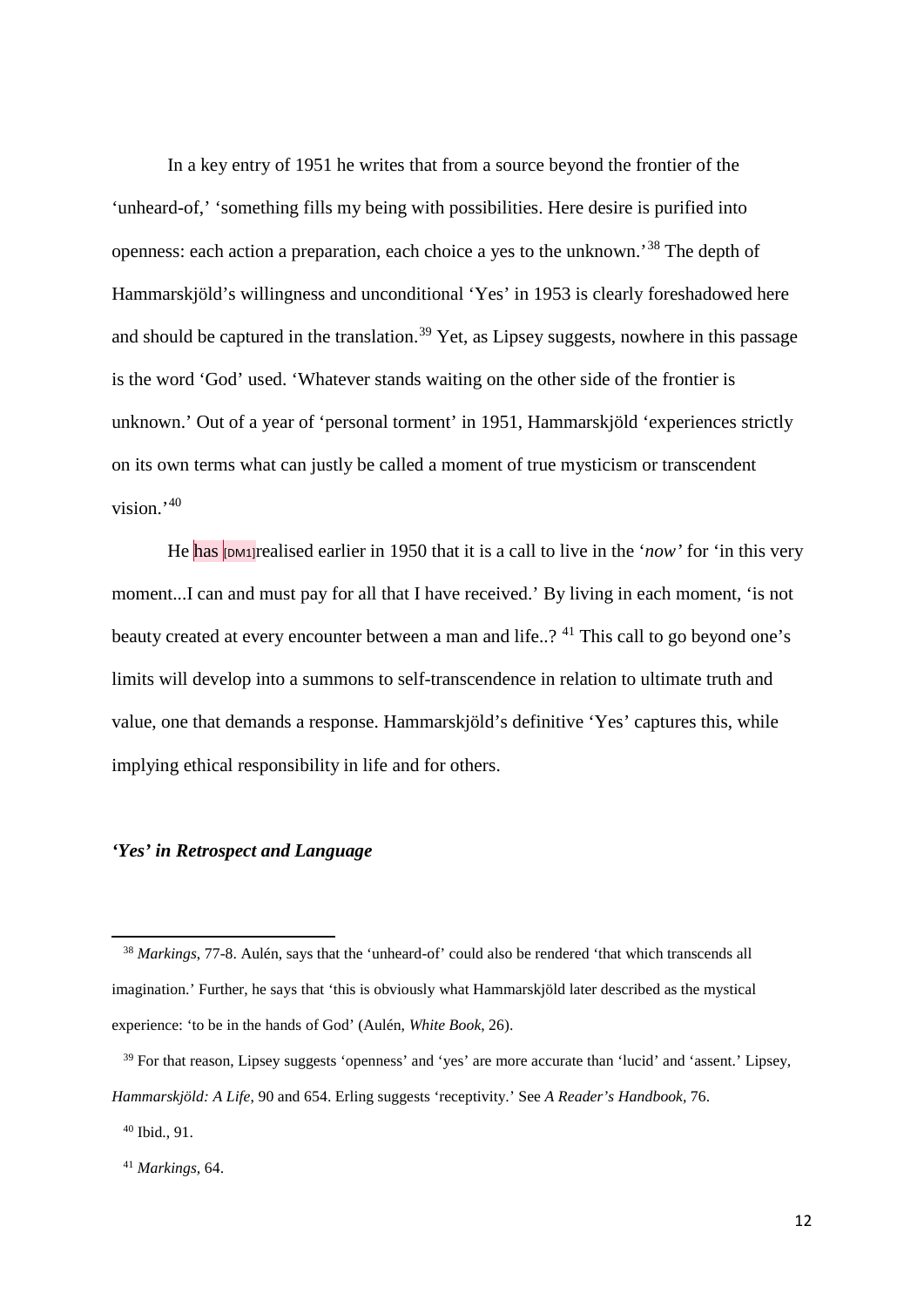In his entry for Whitsunday (May 21) 1961, Hammarskjöld effectively summarises his inner life during his time in the United Nations. This is a passage often cited and Lipsey observes that 'had he not written these lines there is much we would not know.'[42](#page-14-0)

I don't know who – or what – put the question, I don't know when it was put. I don't even remember answering. But at some moment I did answer *yes* so someone – or something – and from that hour I was certain that existence is meaningful and that, therefore my life, in self-surrender, has a goal.<sup>[43](#page-14-1)</sup>

Here, his first entry's resonance of a 'clear pure note' has modulated into a personal response to a question, a 'yes' to a call foreshadowed in 1951, recognised in 1953 and subsequently repeated in which he found his true self and unity in his life. In many ways, the text of Whitsunday 1961 distils four key issues: divine presence as transcendent and immanent, response and responsibility. Suggested here is the blend of what can be apprehended but not comprehended, grasped but still unspeakable, which raises the issue of language.

Aulén suggests that two headings characterize the names for God used by Hammarskjöld: the anonymous/impersonal and the precise/specific. Under the first would be terms such as 'something' or 'someone' or 'the Other,' 'the Oneness,' 'the Unity.' One point of influence on Hammarskjöld from the medieval mystics is the use of such impersonal language of God. He quotes a text of Eckhart which, to the question of how we ought to love God, replies it is 'as if He were a non-God, a non-Spirit, a non-Person, a non-substance; love

<span id="page-14-0"></span> <sup>42</sup> Lipsey, 'Dag Hammarskjöld and *Markings:* A Reconsideration,' 93.

<span id="page-14-1"></span> <sup>43</sup> *Markings*, 169.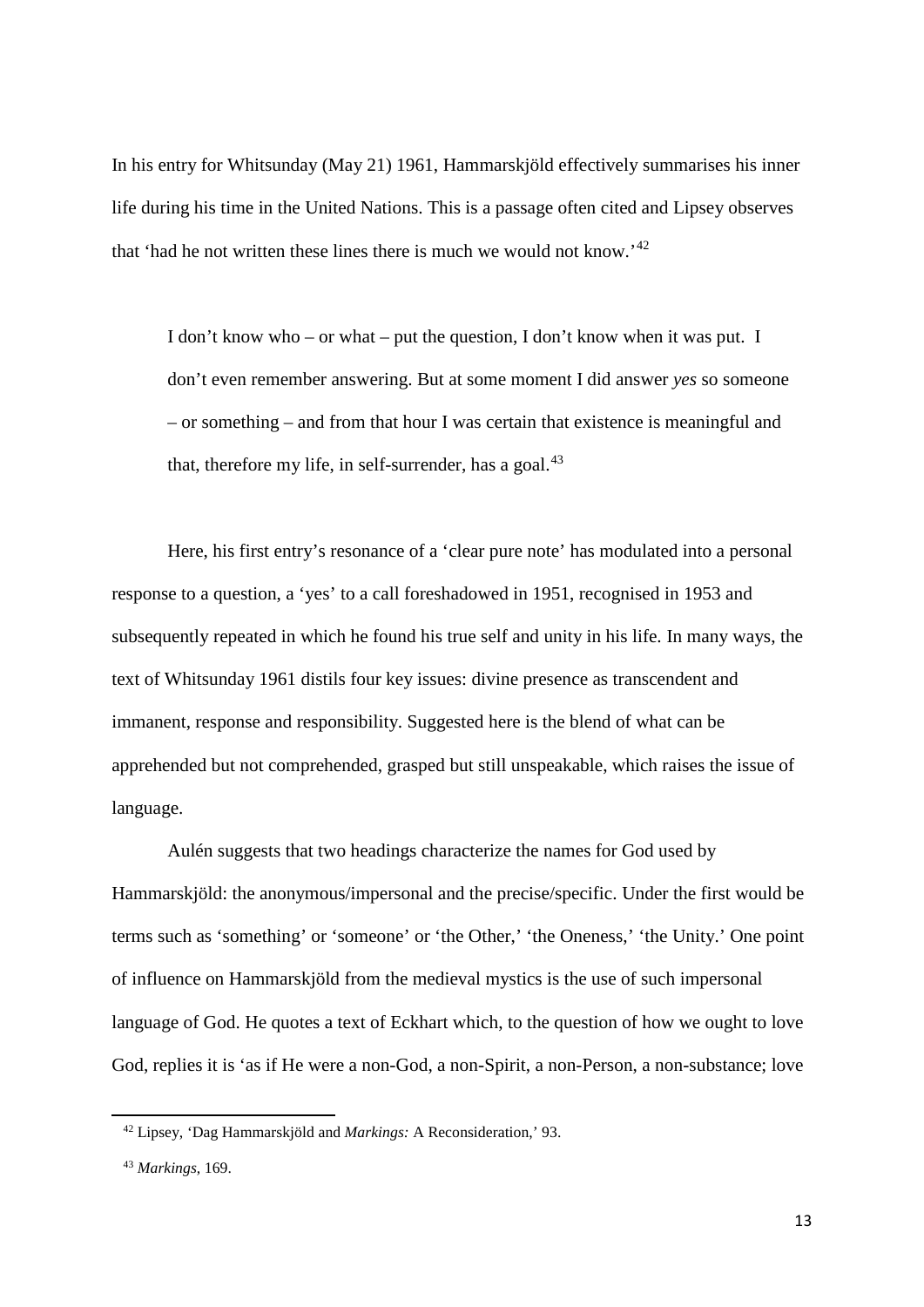Him simply as the One, the pure and Absolute Unity in which is no trace of Duality.<sup>'[44](#page-15-0)</sup> Again, there is the 'infinite distance between the creature and the Creator.<sup>[45](#page-15-1)</sup> Hammarskiöld draws on Eckhart and the *via negativa*'s apophatic language in which all language or names for God are, ultimately, inadequate. God can only be known and described as mystery. We reach a point where we are reduced to silence before God.

In *Markings,* the two categories of language often appear side by side. This brings us to our next section on specific and personal language about God and the other wing of faith. Our investigation so far has, given its theological focus, drawn on the earlier and substantial work of Aulen, with some reference to more recent studies by Maas on theological reflection.[46](#page-15-2) Our concern now is to bring other studies into conversation with *Markings.*

### **The 'Thou' of Hammarskjöld's Faith**

'Thou' is the name most used by Hammarskjöld when addressing God whether in meditation or prayer. God's transcendence and immanence is reflected in entries such as: 'Thou whom I do not know but Whose I am' or 'Only when you descend into yourself and encounter the Other, do you then experience goodness as the ultimate reality – united and living – *in* Him and *through* you' [47](#page-15-3) This form of address clearly has biblical roots, especially in his familiarity with the Psalter as in the Anglican Book of Common Prayer. Often Hammarskjöld

<span id="page-15-0"></span> <sup>44</sup> *Markings*, 99.

 <sup>45</sup> *Markings*, 105.

<span id="page-15-2"></span><span id="page-15-1"></span> <sup>46</sup> Aulén's theological approach is significant in this investigation given that studies on Hammarskjöld are mainly biographical, ethical, political or spiritual.

<span id="page-15-3"></span> <sup>47</sup> *Markings,* 139. Italics in original.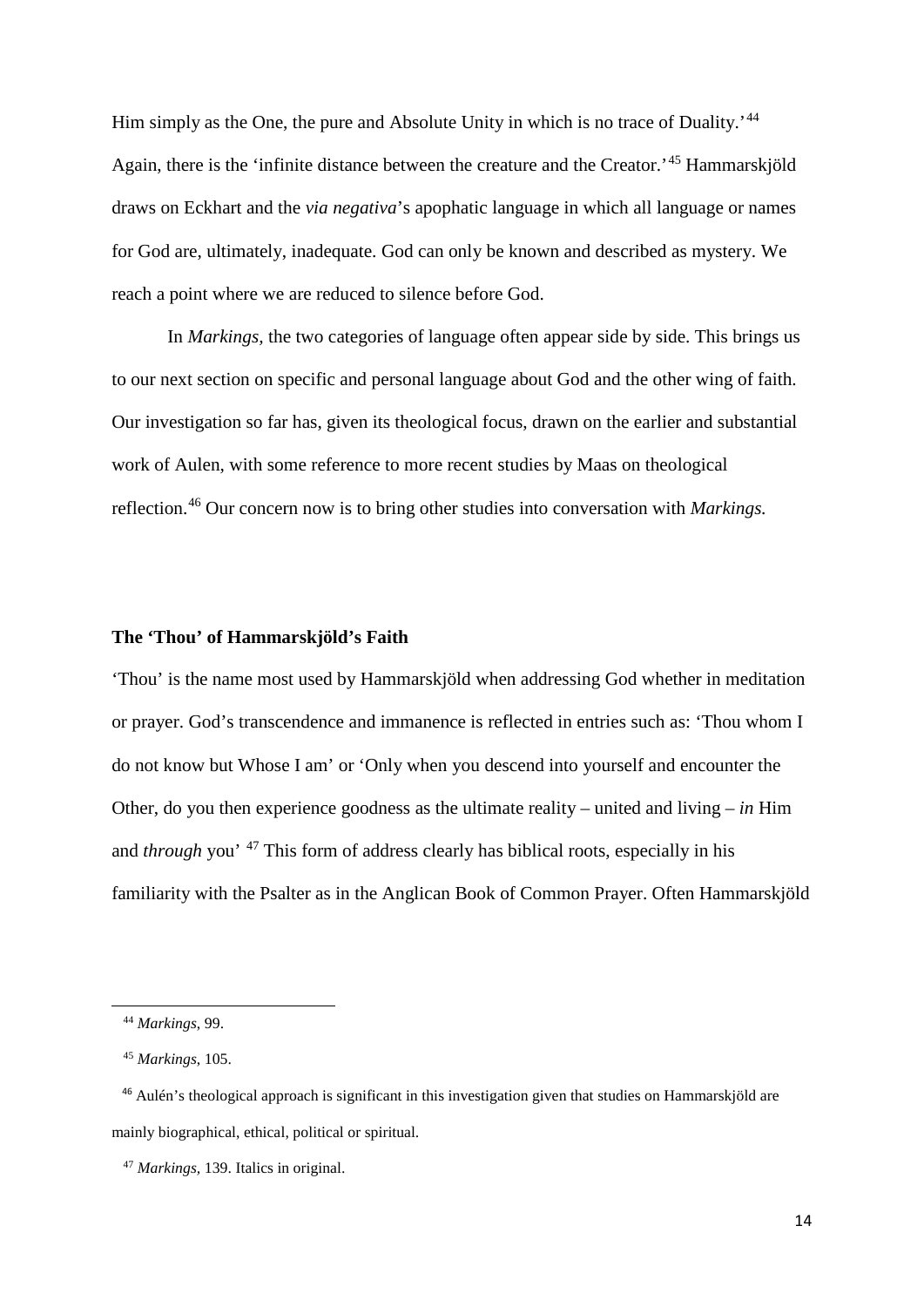cites the first three petitions of the Lord's Prayer and the threefold use of *Thy* (name, Kingdom, will). Representative of his normal practice is a prayer from 1954:

Thou who are over us, Thou who art one of us, Thou who *art* – Also within us, May all see Thee – in me also, May I prepare the way for Thee, May I thank Thee for all that shall fall to my lot, May I also not forget the needs of others, Keep me in Thy love As Thou wouldest that all should be kept in mine. May everything in this my being be directed to Thy glory And may I never despair. For I am under Thy hand, And in Thee is all power and goodness. Give me a pure heart – that I may see Thee,

A humble heart – that I may hear Thee,

A heart of love – that I may serve Thee,

A heart of faith  $-$  that I may abide in Thee.<sup>[48](#page-16-0)</sup>

<span id="page-16-0"></span> <sup>48</sup> *Markings*, 93.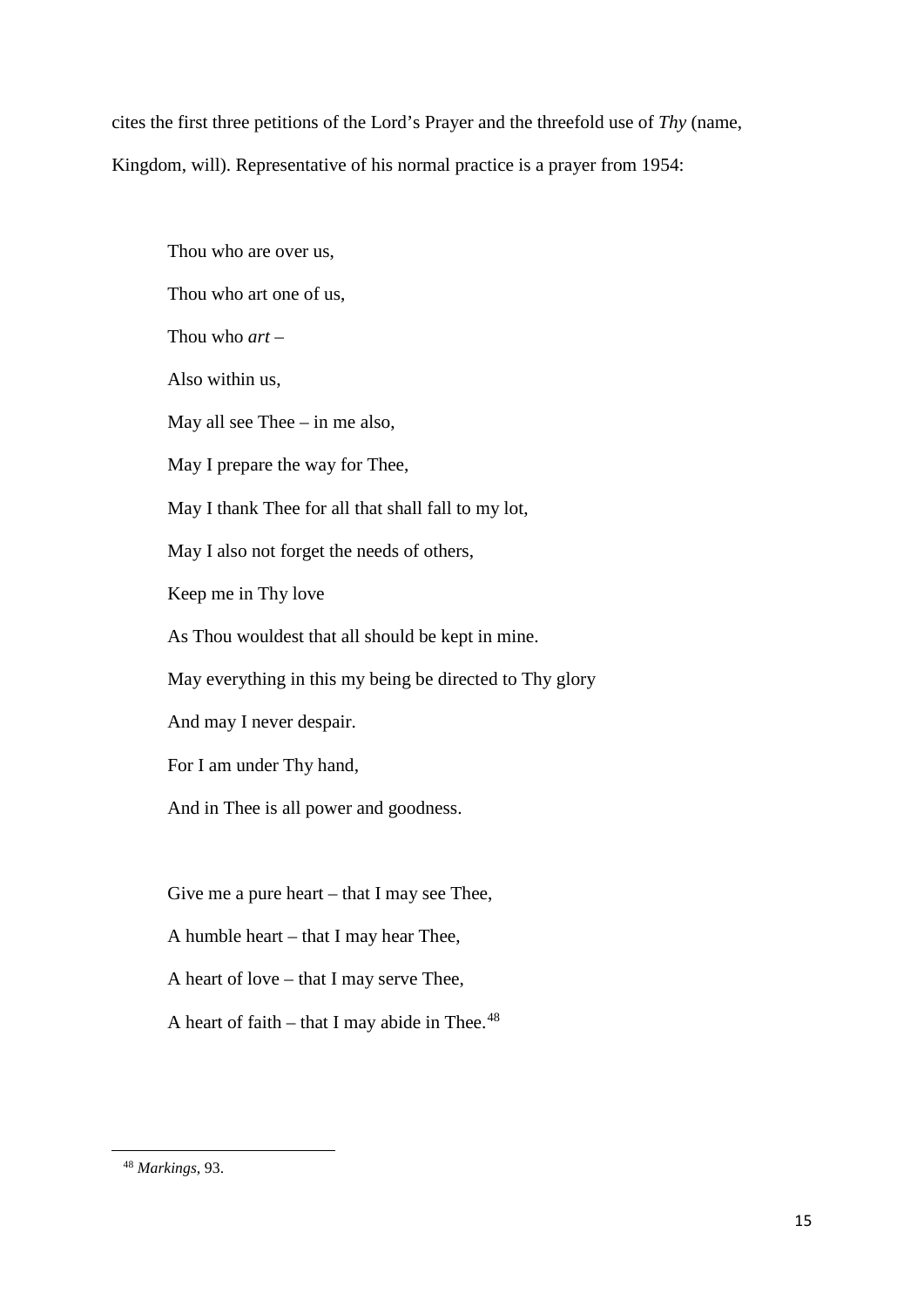These lines are a compressed expression of Hammarskjöld's spirituality and its moral impulse. Our focus, here, is one word, namely, 'Thou.' What first strikes the reader is noted by Lipsey drawing on Bernhard Erling, namely, the Trinitarian sense of the first four lines where Father, Son and Holy Spirit are addressed, respectively, as 'over us,' 'one of us' and 'within us.'<sup>[49](#page-17-0)</sup> Erling notes that **DM2**]the chiastic pattern of the following lines where we find an inverted mirror of that pattern: of the indwelling Spirit 'in me' to be visible to others, of preparing the 'way' of the Son (like John the Baptist) and gratitude to the Father as creator and guide of one's destiny.<sup>[50](#page-17-1)</sup> This is repeated in the final stanza but centred now in the heart: to hear as 'under' the Father; to serve in imitative love of the Son; to 'abide' in God through the Spirit. It would appear this is a multi-dimensional Trinitarian prayer - to which we will return later.

Second, the repetition of 'Thou,' nevertheless, carries a sense of distance between God and humanity, an expression of reverential awe. God is beyond and over us. Union with God is to be under God's hand. God gives but also makes demands on us. Yet, with the Trinitarian impulse in these prayers, while not implying 'person' can be applied to God without qualification, there is a sense of a daring familiarity in using *Thou* as an intimate pronoun. It is a mix of wonder and of intimacy. Again, a later entry from July 1961, two months prior to his death, begins with the final stanza of the prayer just discussed with its Trinitarian allusion.

Give us

<span id="page-17-0"></span> $\overline{a}$ 

a pure heart

That we may see Thee,

 <sup>49</sup> Lipsey, *Hammarskjöld: A Life,* 197.

<span id="page-17-1"></span> <sup>50</sup> Erling, *A Reader's Guide,* 113.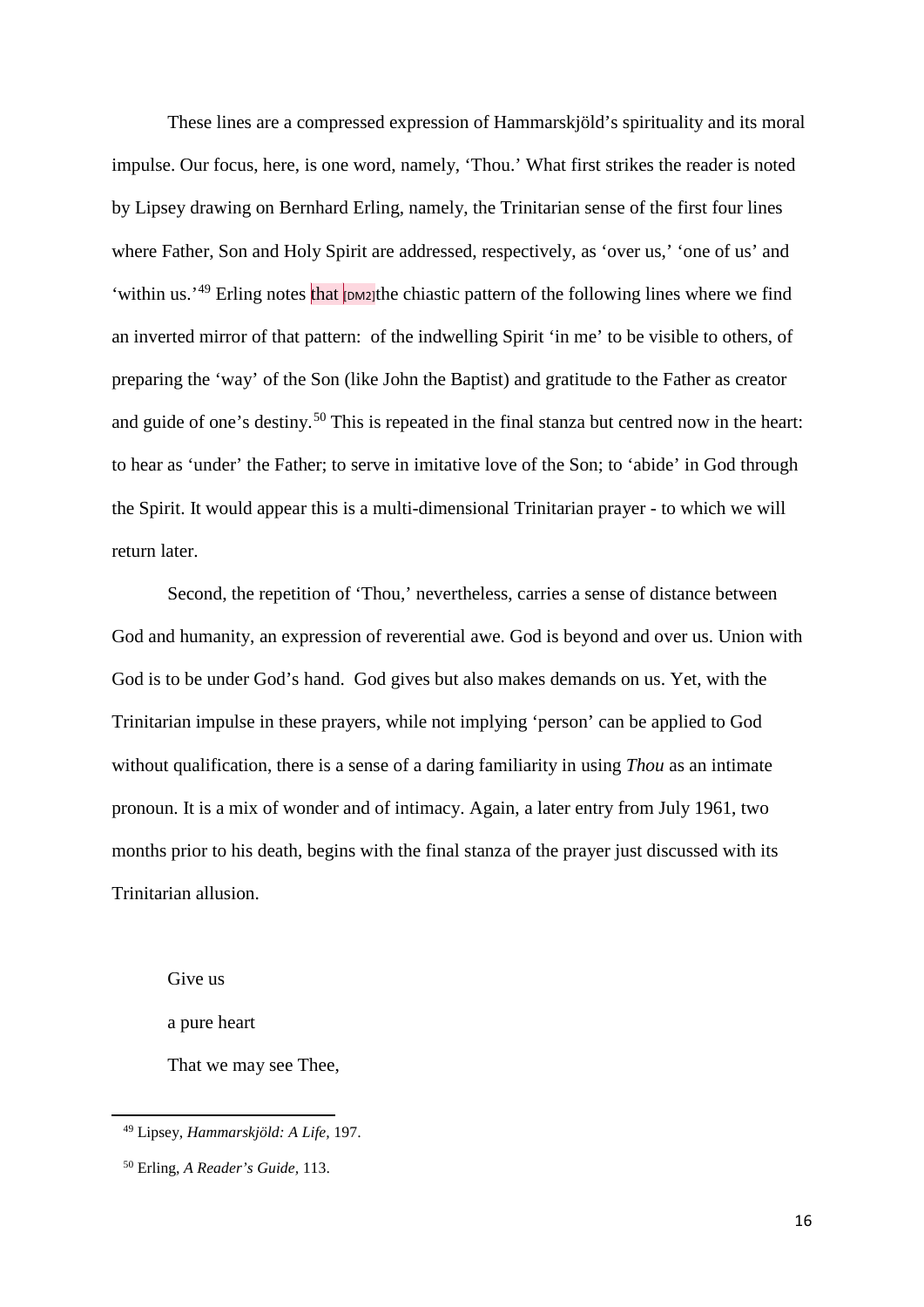A humble heart That we may hear Thee, A heart of love That we may serve Thee, A heart of faith That we may live Thee, Thou Whom I do not know But Whose I am Thou Whom I do not comprehend

But Who hast dedicated me

To my destiny,

 $Thou-<sup>51</sup>$  $Thou-<sup>51</sup>$  $Thou-<sup>51</sup>$ 

 $\overline{a}$ 

These final two stanzas mark a shift both in mood and to apophatic mode with an intimation of suspended wonder. Within both mystery and reverential friendship, there is peaceful surrender to a sacred task, a belonging that calls for a consecration. But can one also

<span id="page-18-0"></span> <sup>51</sup> *Markings*, 176. Aulén here and elsewhere, for 'fate' with its fatalistic implications, uses 'destiny' – a more active connotation of destination, divine will and human choice. Aulén, *White Book*, 93.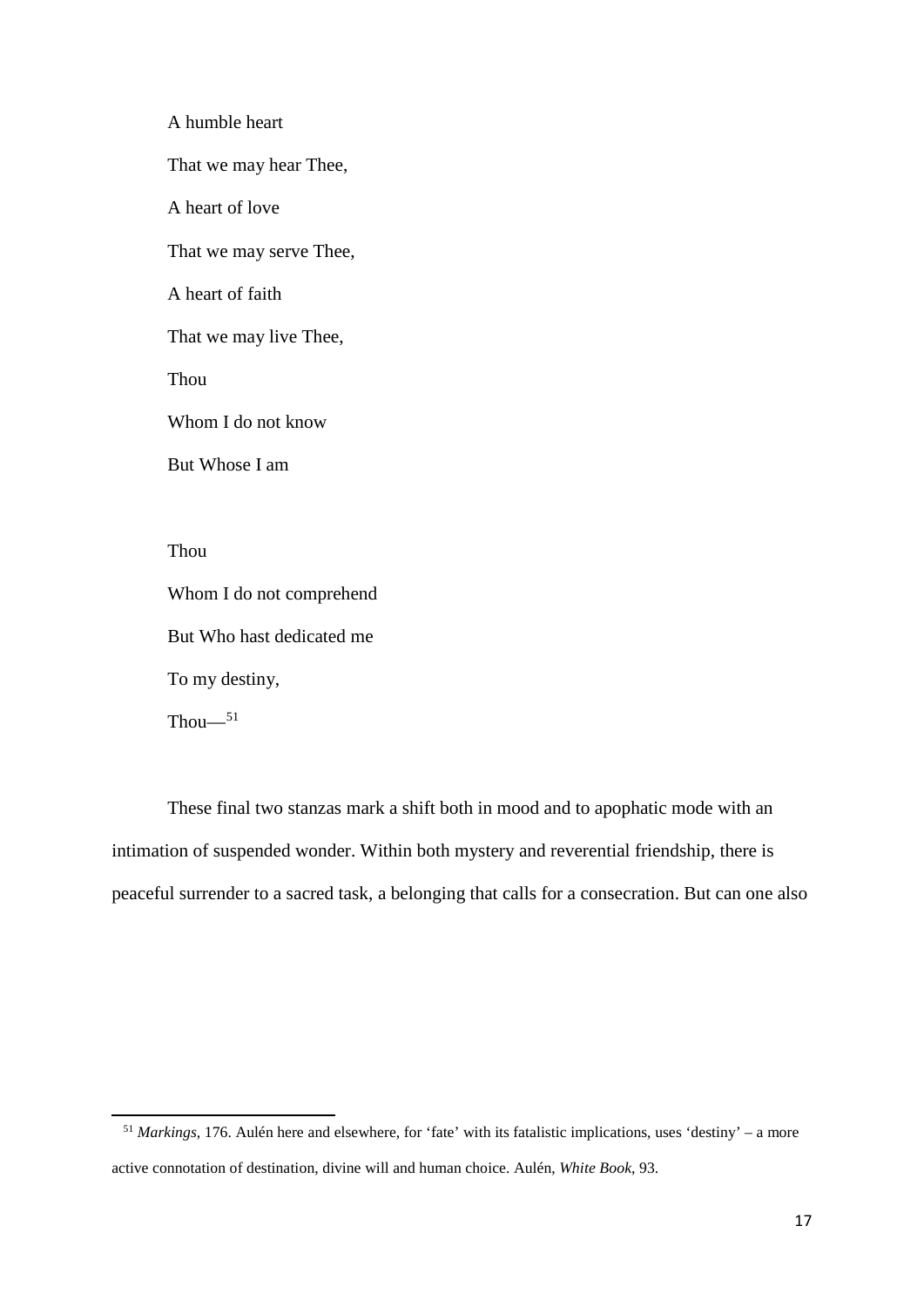detect something suggested by novelist Sirl Hustvedt that, between lovers, there is a kind of 'awed separateness' necessary to maintain desire.<sup>[52](#page-19-0)</sup> Let us pursue this further.

### *Further Elaborations on 'I-Thou'*

Aulén observes that Hammarskjöld's relationship with God can rightly be described as an 'I-Thou' relation. Hammarskjöld certainly read Martin Buber, visited him in Jerusalem and, in the last summer of his life, started to translate Buber's *I and Thou*. For Aulén, the author was understandably drawn to Buber in that the philosopher offered a framework for Hammarskjöld's own thought, particularly, that the primary 'relation to God was of the I to a transubjective Thou.' This is the experiential framework that forms consciousness. From there, statements and language about God arose (as I-It affirmations) and, hence, were secondary.<sup>[53](#page-19-1)</sup> This relationship to Buber's philosophical approach can be illuminated by more recent studies.<sup>[54](#page-19-2)</sup>

First, Hammarskjöld's entries disclose a pattern found elsewhere, for instance, in the Catholic moral theologian Bernard Haring and is an indicator that 'spiritual/moral' is perhaps the best descriptor for Hammarskjöld's vision. First, religion designates both response and responsibility connoting

the relation of dialogue, word and response, in a community...[and] is most apposite to express the personal relation between God and man – which is the I and

<span id="page-19-0"></span> <sup>52</sup> Review of her book *A Plea for Eros* in 'Spectrum,' *Sydney Morning Herald,* (18-19 March, 2006), 21. 'Thou' (Auden's translation) rather than 'you' (Erling's) seems more consonant with the mood of these Trinitarian prayers of 1954 and 1961 and their mix of familiarity and reverence, of 'awed separateness.'

<span id="page-19-1"></span> <sup>53</sup> Aulén, *White Book,* 76.

<span id="page-19-2"></span> <sup>54</sup> Aulén made helpful comparisons of Hammarskjöld's views with Luther, Kierkegaard and Bonhoeffer.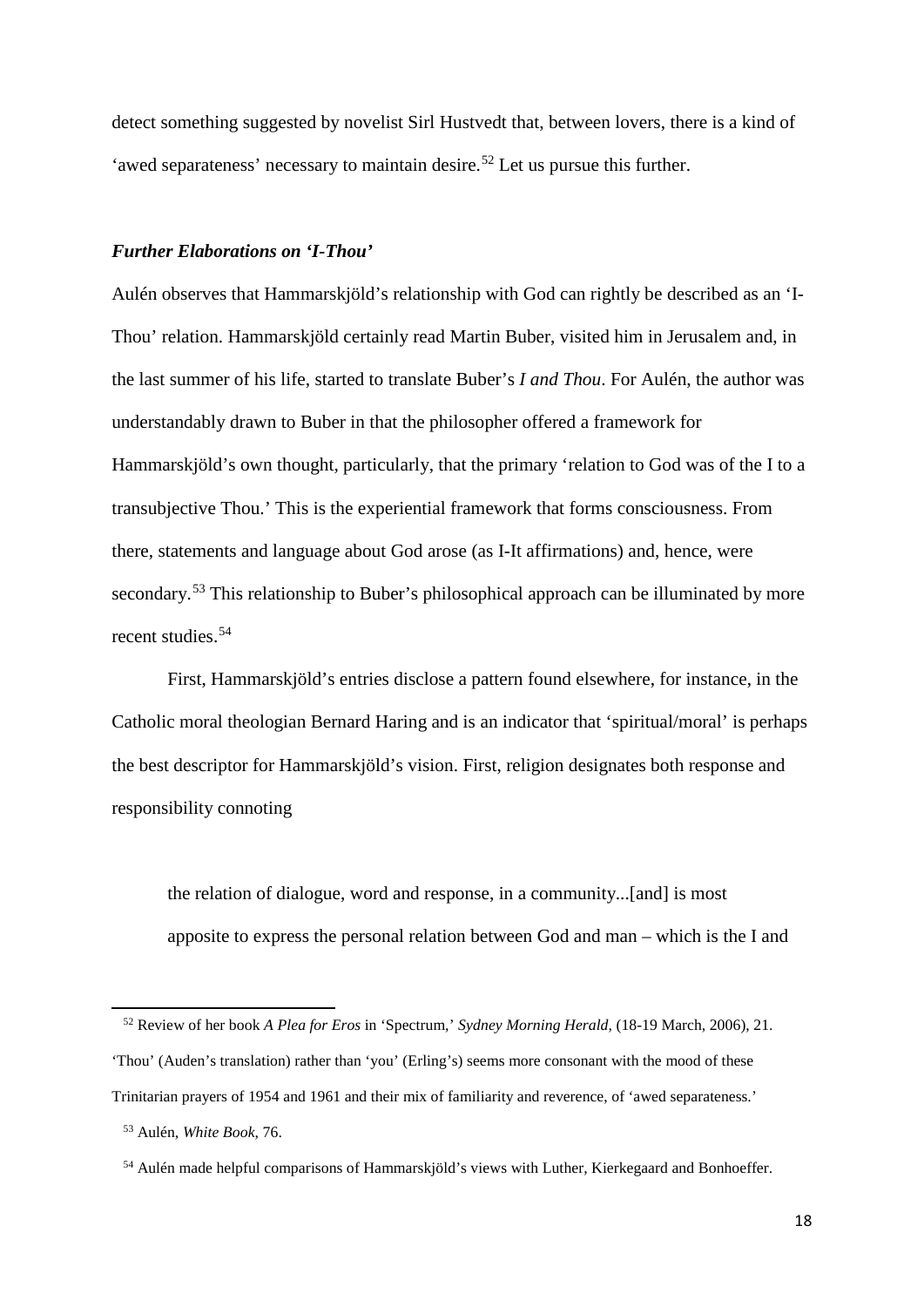Thou relation – of word and response – specifically God's word calling and inviting man and the human decision in response and acceptance.<sup>[55](#page-20-0)</sup>

Again, Hammarskjöld resembles Haring in displaying two key ideas, noted by Cahalan, in common with Buber, Max Scheler and Rudolf Otto<sup>56</sup>: the person-to person encounter (including the divine persons) has an experiential basis; there is a 'givenness' to the divine encounter as well as a social character (i.e., the I-Thou encounter understood within the wider dynamic of the I-Thou-We). What Cahalan says of Haring's three essential features of religion in *The Law of Christ* also applies to Hammarskjöld in that

religion is constituted by dialogue, first initiated by God, followed by a person's response; it is personal, that is, the person is grasped by God, the divine person (and through the person of Jesus Christ) who addresses the individual as a unique person; and religion is experienced and lived out within the fellowship of community.[57](#page-20-2)

1

<span id="page-20-0"></span> <sup>55</sup> Bernard Haring, *The Law of Christ* Vol 1 (1961), 61 cited in Kathleen A Cahalan, *Formed in the Image of Christ: The Sacramental-Moral Theology of Bernard Haring C.Ss.R* (Collegeville MN: Liturgical Press, 2004), 65.

<span id="page-20-1"></span> <sup>56</sup> Lipsey notes that Hammarskjöld had read early in his life Otto's *Das Heilige* (1917) where he was exposed 'to richly developed concepts of mysticism and of the components of direct religious experience.' He also was very attached to Jacques Rivière's *A la trace de Dieu* (1925). Lipsey, 'Dag Hammarskjöld and *Markings:* A Reconsideration,' 98.

<span id="page-20-2"></span> <sup>57</sup> Cahalan, *Formed in the Image of* Christ, 70-71.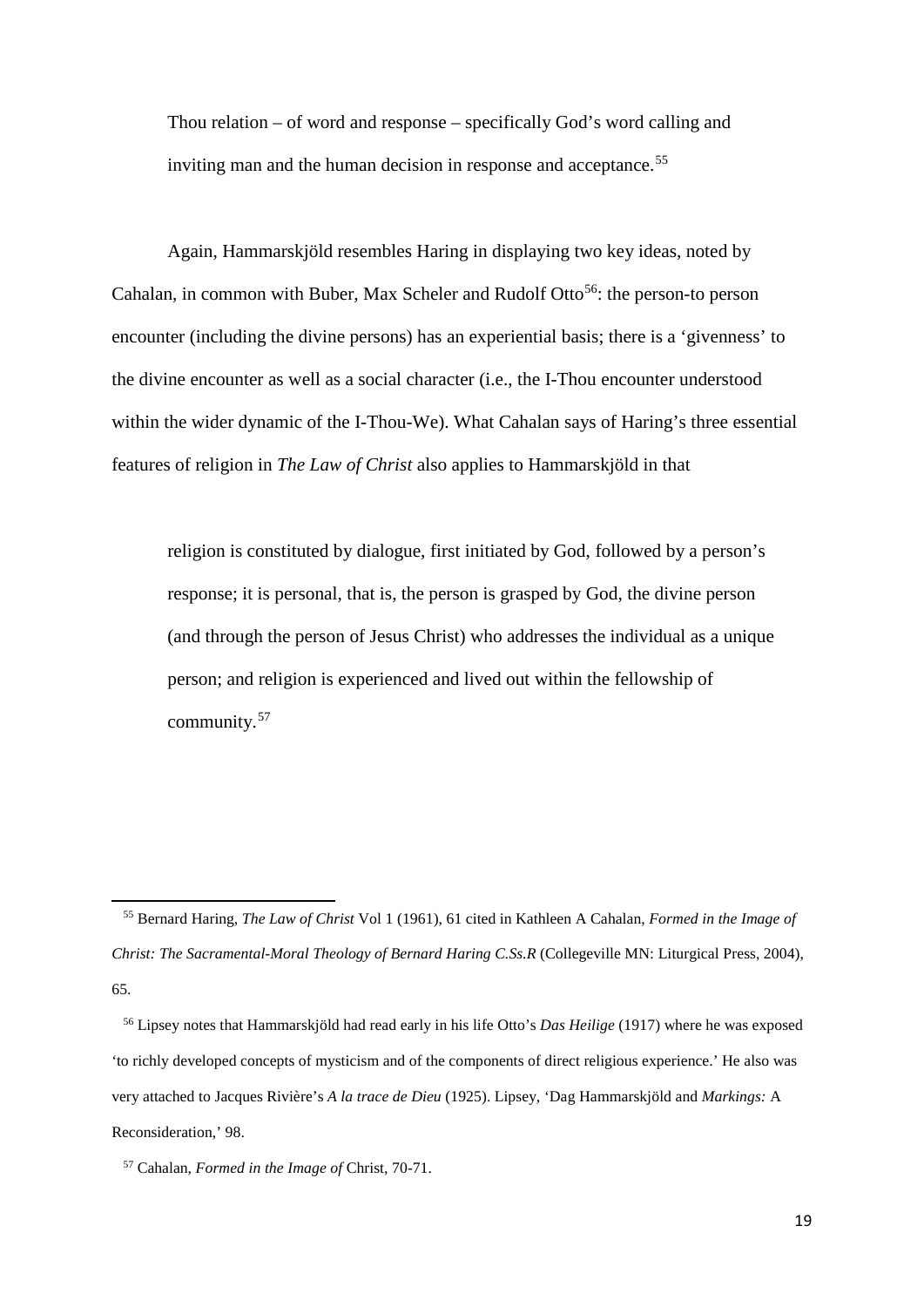Second, Aulén's comment, noted above, that the primary 'relation to God was of the I to a transubjective Thou' and that language about God (as I-It) was secondary can be probed further in the light of the recent work of philosopher Andrew Tallon.

In Buber's philosophy of dialogue and intersubjectivity, the key aspect of his thought is the category of 'the between.' Tallon's approaches this area within the framework of intentional consciousness understood in terms of cognitive, affective and volitional intentionalities. Tallon points out that explanation of 'the between' in Buber requires recourse to the concept of 'affective intentionality' where there is an 'intending by the I of the Thou in an actual, present relation (I-Thou).' This is 'prior, chronologically and ontologically, to the subsequent experience which for Buber is the loss of the present Thou in an I-It relationship.'[58](#page-21-0)

Tallon argues that, for Buber, 'the between' must be designated as an 'encounter,' namely, 'an affective consciousness that keeps the distance that makes relation possible,' perhaps analogous to the 'awed separateness' needed to maintain desire noted above? 'Experience,' alternatively, is a 'cognitive consciousness that absorbs the otherness...making others the same as my ideas or images of them.' Where space becomes intentional through embodiment, the 'between' of encounter brings a sense of nearness that is' felt intersubjectively' as an 'ethical space.' Meaning, then, for Buber is neither in *you* or in *me* as free-standing subjects but *between* us. It is revealed in the moment of encounter as embodied, felt meaning, a resonating of one's being with that of another. Even 'before we know it' (in concepts, through cognitive intentionality), we experience it through affective intentionality as the *immediate and interpersonal appreciation of value*. [59](#page-21-1)

**.** 

<span id="page-21-1"></span><span id="page-21-0"></span> <sup>58</sup> Andrew Tallon, *Affection, Cognition, Volition as Triune Consciousness* (New York: Fordham University Press, 1994), 29. Tallon offers a phenomenological development of the Thomistic model of intentionality. 59 Ibid., 39, 42. Italics added. Connections to Levinas are clearly evident but beyond the scope of this article.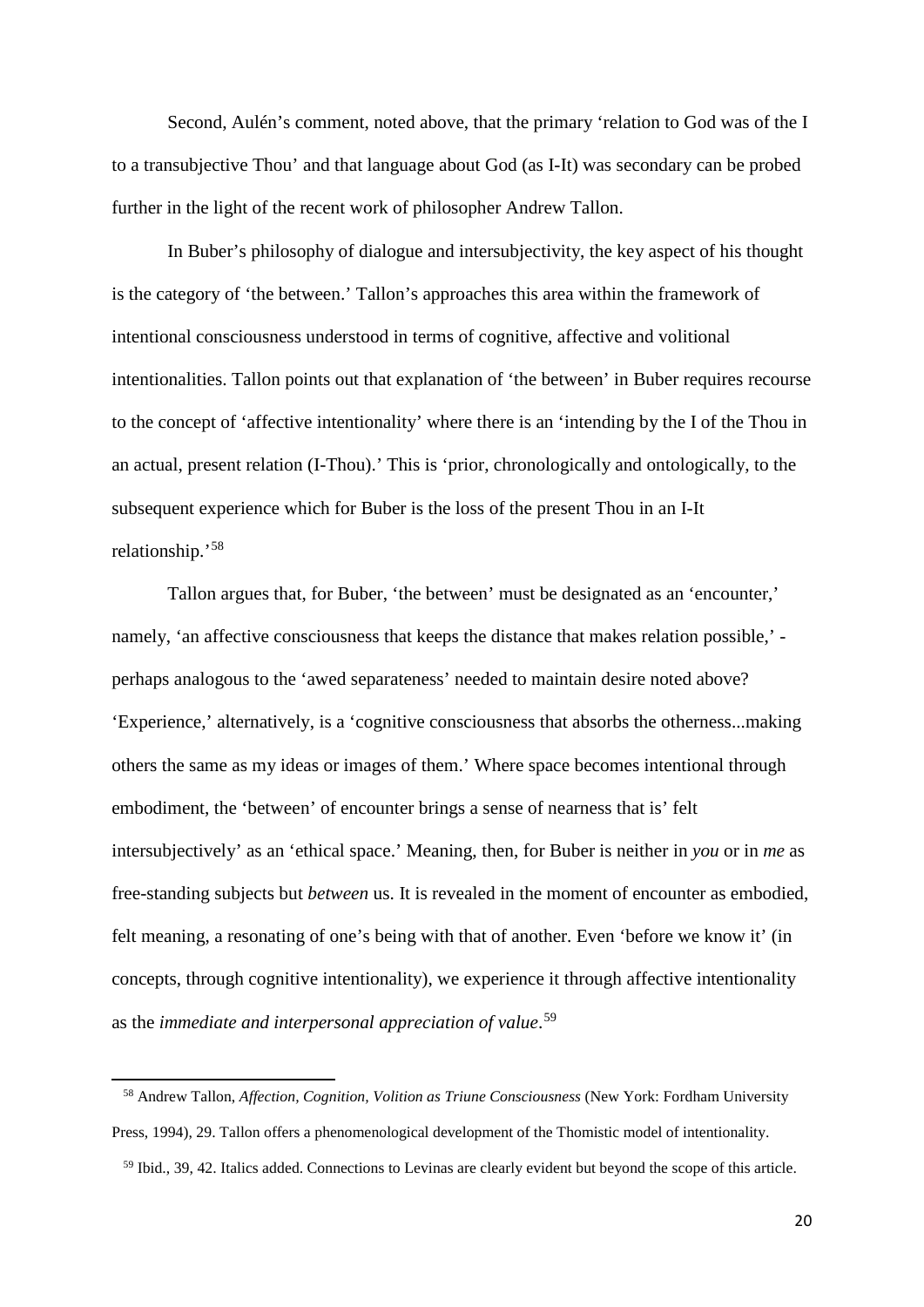#### *Transforming Consciousness: Love, Wisdom and Virtue*

These reflections on Haring and Buber offer a helpful interpretative tool when applied to Hammarskjöld and *Markings*. With regard to Haring, there are clear allusions by Hammarskjöld to his awareness of the initiative and action as primarily from God analogous, as in the image, noted earlier, to someone gripping a sling to hurl a stone at a target.'[60](#page-22-0) Again, the author's life and actions are as an instrument of God -'Not I but God in me.' [61](#page-22-1) The 'Yes' of Hammarskjöld is not to an anonymous but to a personal yet mysterious 'Other.' It encapsulates the dynamic of dialogue, of call and response and overflows into responsibility for the other. The very core of his faith is an experienced reality of trust and surrender. The vertical and the horizontal forms of relationship, then, appear to share a pattern of what Davies refers to as 'kenotic consciousness.' In this, self-dispossession and surrender to God and to 'others' is a manifestation of being itself, of what is ultimately real, namely, compassionate love.<sup>[62](#page-22-2)</sup>

Other entries underscore the qualities noted above from Buber, namely, encounter of I-Thou centred on affective intentionality and felt sense of value. First, in 1955, Hammarskjöld reveals his awareness of the need to somehow 'enter into' the subjectivity of the 'other.' Lasting solutions in conflict, for instance, involve both a learning 'to see the other objectively' but, at the same time, to experience his difficulties subjectively.'[63](#page-22-3) This

<span id="page-22-0"></span>**.** 

 <sup>60</sup> *Markings*, 134.

 <sup>61</sup> *Markings*, 127.

<span id="page-22-2"></span><span id="page-22-1"></span> <sup>62</sup> See Oliver Davies, *A Theology of Compassion: Metaphysics of Difference and the Renewal of Tradition* (United Kingdom: SCM; USA: Grand Rapids Mich: Eerdmans, 2001), 232-33.

<span id="page-22-3"></span> <sup>63</sup> *Markings* 102. Hammarskjöld expands on this passage and quotes at length form Buber in his speech 'The Walls of Distrust' delivered in 1958 at Cambridge University. See Aulén, *White Book*, 74.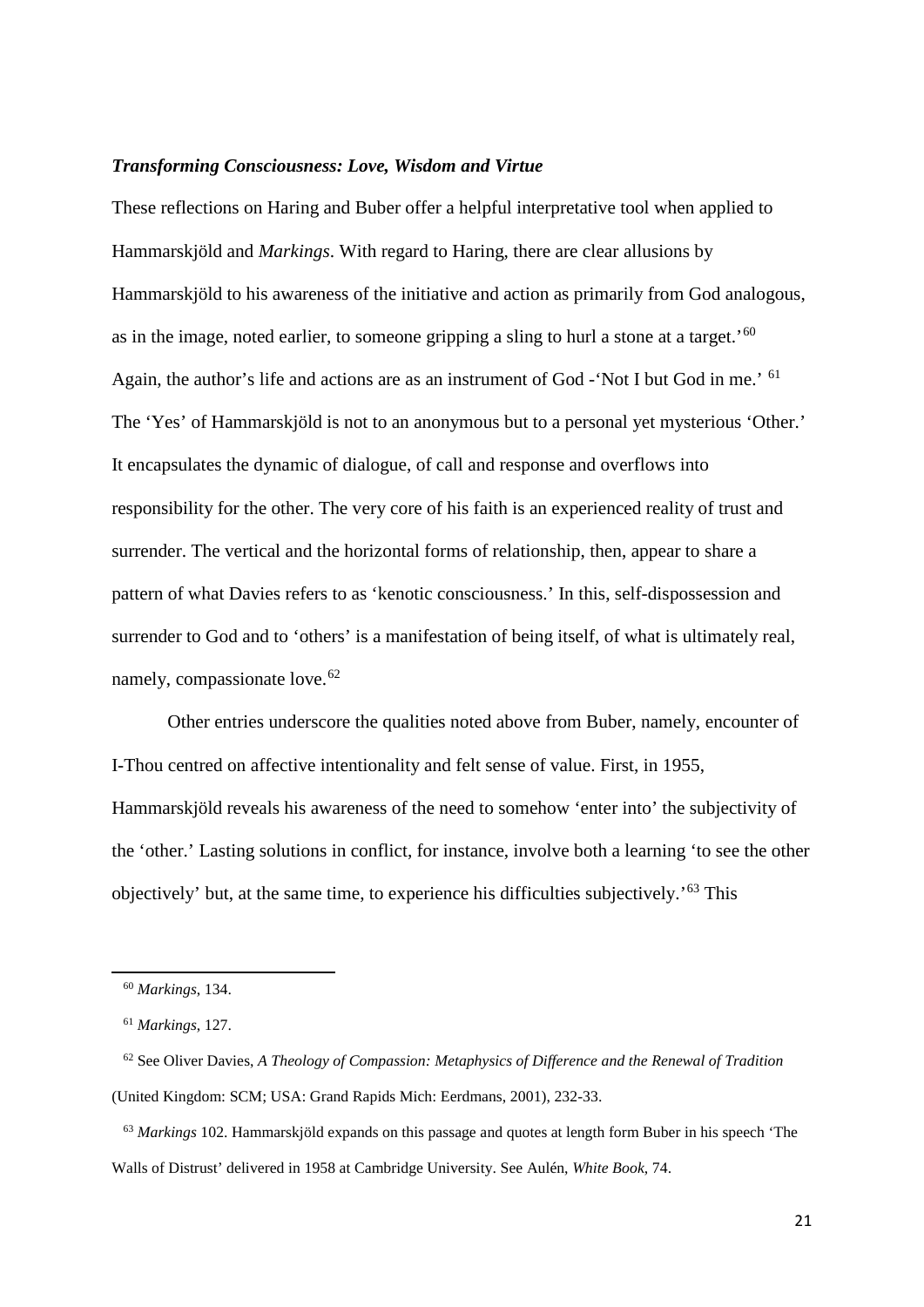expression of political wisdom is underpinned by an attitude of self-dispossession and of accountability to a transcendent 'subject' revealed in Hammarskjöld's earlier 1950 entry (but far removed from the autonomous ethic of Kant): 'Treat others as ends, never as means' and of shifting

the dividing-line in my being between subject and object to a position where the subject, even it is in me, is outside and above me –so that my *whole* being may become an instrument for that which is greater than I.<sup>[64](#page-23-0)</sup>

Second, 1958-59 entries reveal important integrating insights and return us to the theme of faith as being '*one* in God and God is wholly in you,' and, in this, *everything* has meaning. In loneliness and darkness, one comes to know 'the only real thing, love's calm unwavering flame...'[65](#page-23-1) For Hammarskjöld, in silence and stillness, love's action creates a union and the singleness of heart, hence, giving light that transforms how we perceive reality, oneself and ones actions. Through the divine power, one experiences a 'liberation from things' such that 'you encounter in them an experience which has the purity and clarity of revelation.'[66](#page-23-2) This has various levels in Hammarskjöld's search for wisdom, reflected in his 1959 entry from Psalm 51: 6, 'thou require truth in the inward parts, and shall make me to understand wisdom secretly.' [67](#page-23-3) 

This takes, first, a general form in 1958:

<span id="page-23-0"></span> <sup>64</sup> *Markings,* 64. See Erling, *A Reader's Guide,* 53.

<span id="page-23-1"></span> <sup>65</sup> *Markings,* 139, 140.

<span id="page-23-2"></span> <sup>66</sup> *Markings*, 139.

<span id="page-23-3"></span> <sup>67</sup> *Markings,* 147.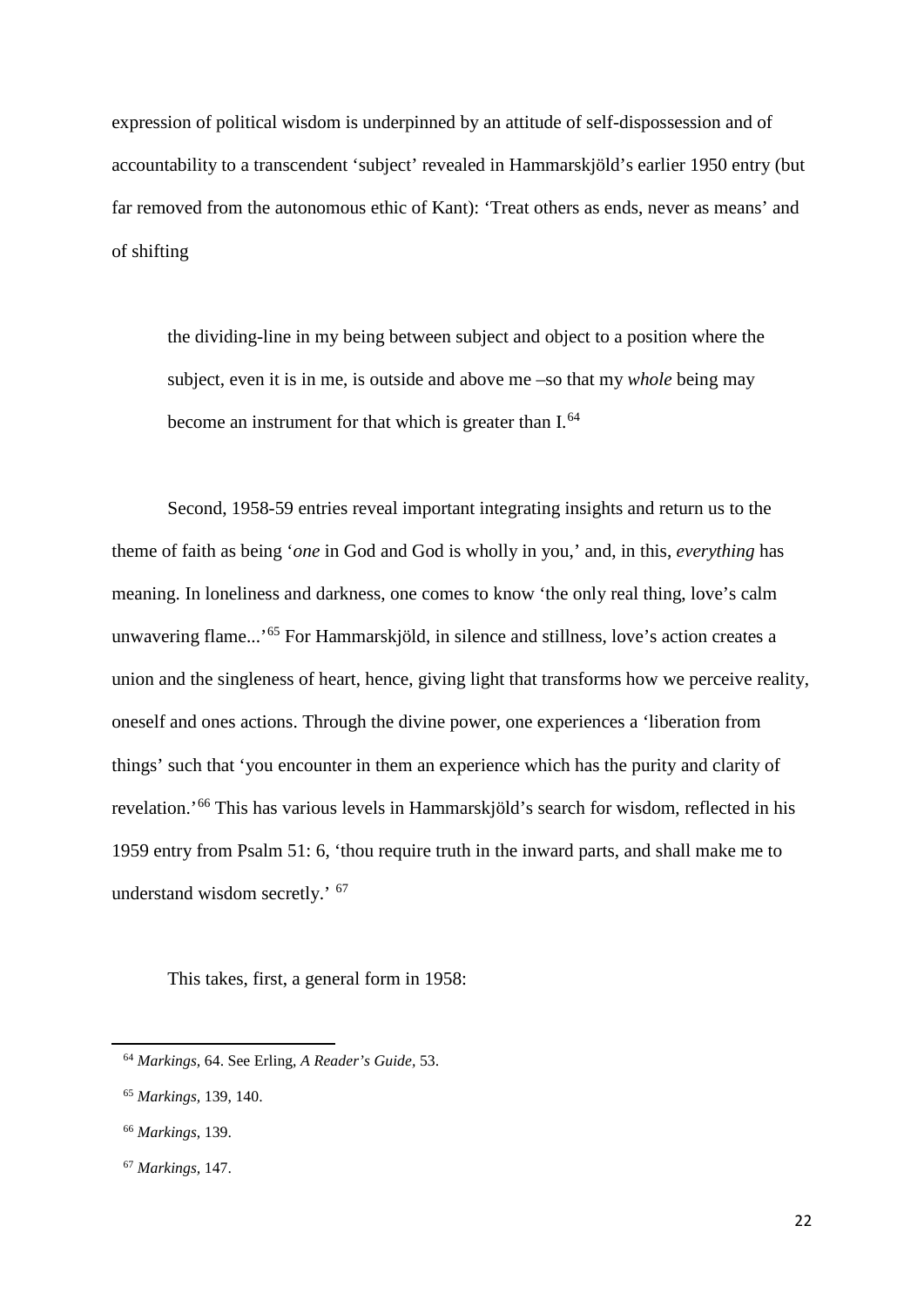Only in man has the evolution of the creation reached the point where reality encounters itself in judgment and choice...Only when you descend into yourself and encounter the Other, do you then experience goodness as the ultimate reality – united and living – *in* Him and *through* you. [68](#page-24-0)

Here, 'the Other' reflect his reading of Otto and the 'Wholly Other.' Using language of encounter, Hammarskjöld conveys his movement beyond the frontier of 'the unheard-of' (where 'desire is purified into openness') into a more immediate and embodied consciousness of the mystery of being and its revelatory power. It is noteworthy how the resultant shaping of one's rational capacities, as reflected in this and further entries (examined below), converges with a similar approach in the Christian tradition found, for instance, in the virtue ethics of Thomas Aquinas. As 'one' in God, we share in the wisdom and providence of the divine exemplar through affective consciousness, namely, an appreciation of God as the absolute centre of value, of good as the 'ultimate reality.' Again, we are images of God (the exemplar) in judgment, freedom and the capacity for self-direction, especially through practical wisdom.[69](#page-24-1)

A more specific expression of this is captured earlier in 1956 when Hammarskjöld refers to Eckhart.

<span id="page-24-0"></span> <sup>68</sup> *Markings*, 139. In this excerpt, Hammarskjöld uses 'the Other' twice and earlier in 1950 (54).

<span id="page-24-1"></span> <sup>69</sup> See STh I-II.1.91.2 and I.II. Prol.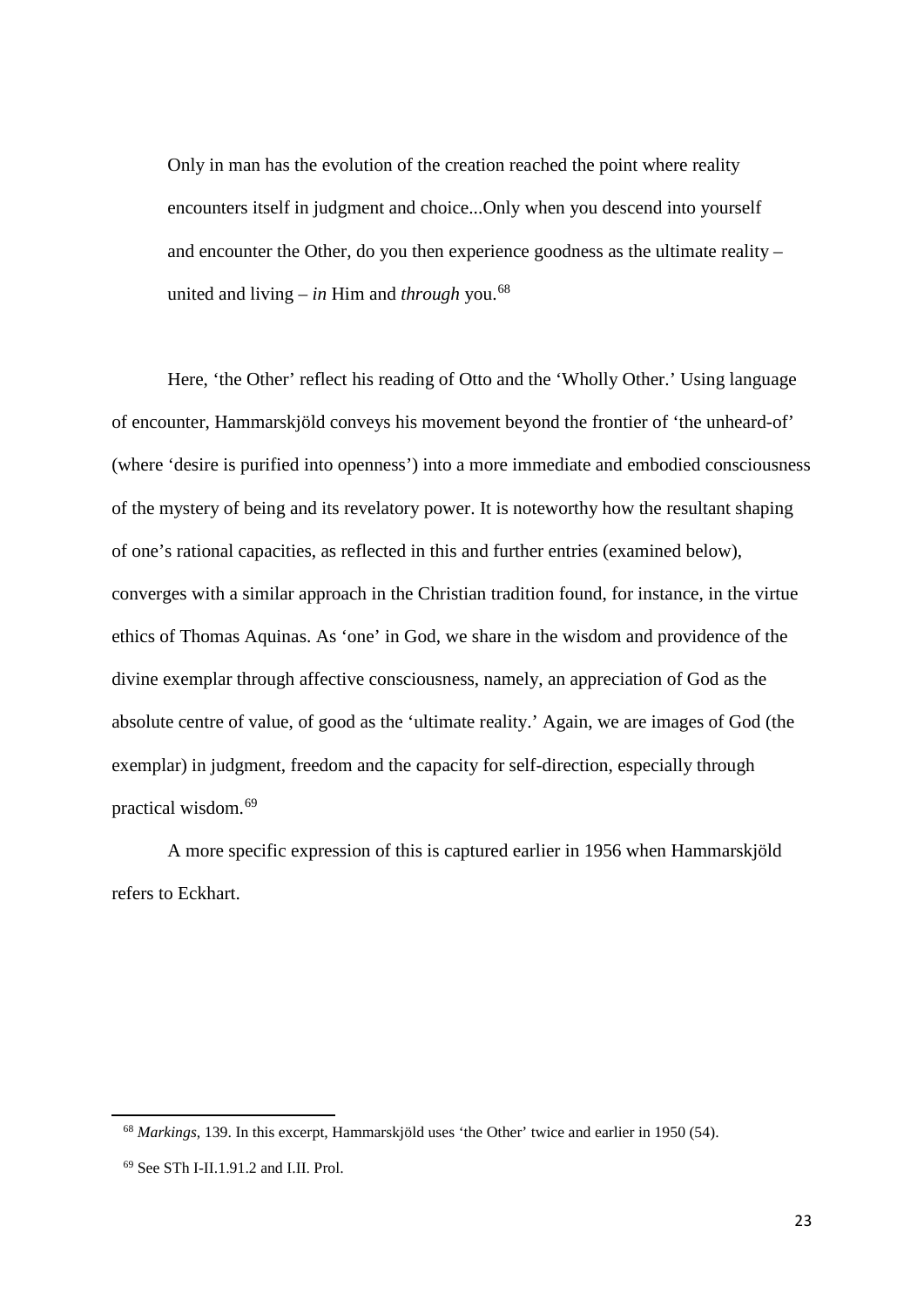*Semina motuum.* In us the creative instinct became will. In order to grow beautifully like a tree, we have to attain a peaceful self-unity in which the creative will is retransformed into instinct.—Eckhart's 'habitual will.'[70](#page-25-0) 

In an earlier entry, Hammarskjöld cites Eckhart's distinction between contingent/nonessential will and 'habitual will' which is 'providential and creative' and that God only gives himself to a will that is open and receptive.<sup>[71](#page-25-1)</sup> The relationship of trust between God and the very core of a person, the 'yes' of surrender and love, is captured in the term 'habitual will.'[72](#page-25-2) This meeting of wills, hence, is a collaborative relationship that is not a loss of human freedom but its fullest expression. It also denotes an openness to, and creative influence on, the 'wills' and lives of others. 'Re-transformed into instinct' suggests the will's habituated tendencies to true values that we call virtues, dispositions that are second-nature and, in a sense, 'instinctive.' This is in continuity with the eudaimonian ethics of Eckhart's Dominican

<span id="page-25-0"></span> 70 *Markings,* 117. Lipsey notes that 'semina motuum' is taken from Ezra Pound's translation one of three (is the word order correct here?) Confucian sourcebooks, 'The Great Digest.' Its context needs to be noted: 'One humane family can humanize a whole state; one courteous family can lift a whole state into courtesy; one grasping and perverse man can drive a nation to chaos. Such are the seeds of movement (semina motuum, the inner impulses of the tree]. That is what we mean by: one word will ruin the business, one man can bring the state to an orderly course. (*Pound*, 59–61). Lipsey, ['Interpreting Hammarskjöld's Political Wisdom'](http://www.dag-hammarskjold.com/interpreting-hammarskjold-s-political-wisdom/) at <http://www.dag-hammarskjold.com/interpreting-hammarskjold-s-political-wisdom/the-unwobbling-pivot-part-2/> accessed 10.1.2015.

71 *Markings,* 111.

**.** 

<span id="page-25-2"></span><span id="page-25-1"></span> 72 See Manuel Frölich, *Political Ethics and the United Nations: Dag Hammarskjöld as Secretary General*, 78, [https://books.google.com.au/books?id=Rh4FompyKiAC&pg=PA78&lpg=PA78&dq=eckhart%27s+habitual+wi](https://books.google.com.au/books?id=Rh4FompyKiAC&pg=PA78&lpg=PA78&dq=eckhart%27s+habitual+will&source=bl&ots=lt46FLDkDt&sig=o5meS8KTDLgi8LzoHLEv9QkZcS8&hl=en&sa=X&ei=MJu5VLaMJePAmAW3yIH4DQ&sqi=2&ved=0CB0Q6AEwAA%23v=onepage&q=eckhart%27s%20habitual%20will&f=false) [ll&source=bl&ots=lt46FLDkDt&sig=o5meS8KTDLgi8LzoHLEv9QkZcS8&hl=en&sa=X&ei=MJu5VLaMJeP](https://books.google.com.au/books?id=Rh4FompyKiAC&pg=PA78&lpg=PA78&dq=eckhart%27s+habitual+will&source=bl&ots=lt46FLDkDt&sig=o5meS8KTDLgi8LzoHLEv9QkZcS8&hl=en&sa=X&ei=MJu5VLaMJePAmAW3yIH4DQ&sqi=2&ved=0CB0Q6AEwAA%23v=onepage&q=eckhart%27s%20habitual%20will&f=false) [AmAW3yIH4DQ&sqi=2&ved=0CB0Q6AEwAA#v=onepage&q=eckhart%27s%20habitual%20will&f=false](https://books.google.com.au/books?id=Rh4FompyKiAC&pg=PA78&lpg=PA78&dq=eckhart%27s+habitual+will&source=bl&ots=lt46FLDkDt&sig=o5meS8KTDLgi8LzoHLEv9QkZcS8&hl=en&sa=X&ei=MJu5VLaMJePAmAW3yIH4DQ&sqi=2&ved=0CB0Q6AEwAA%23v=onepage&q=eckhart%27s%20habitual%20will&f=false) accessed 10/1/2015.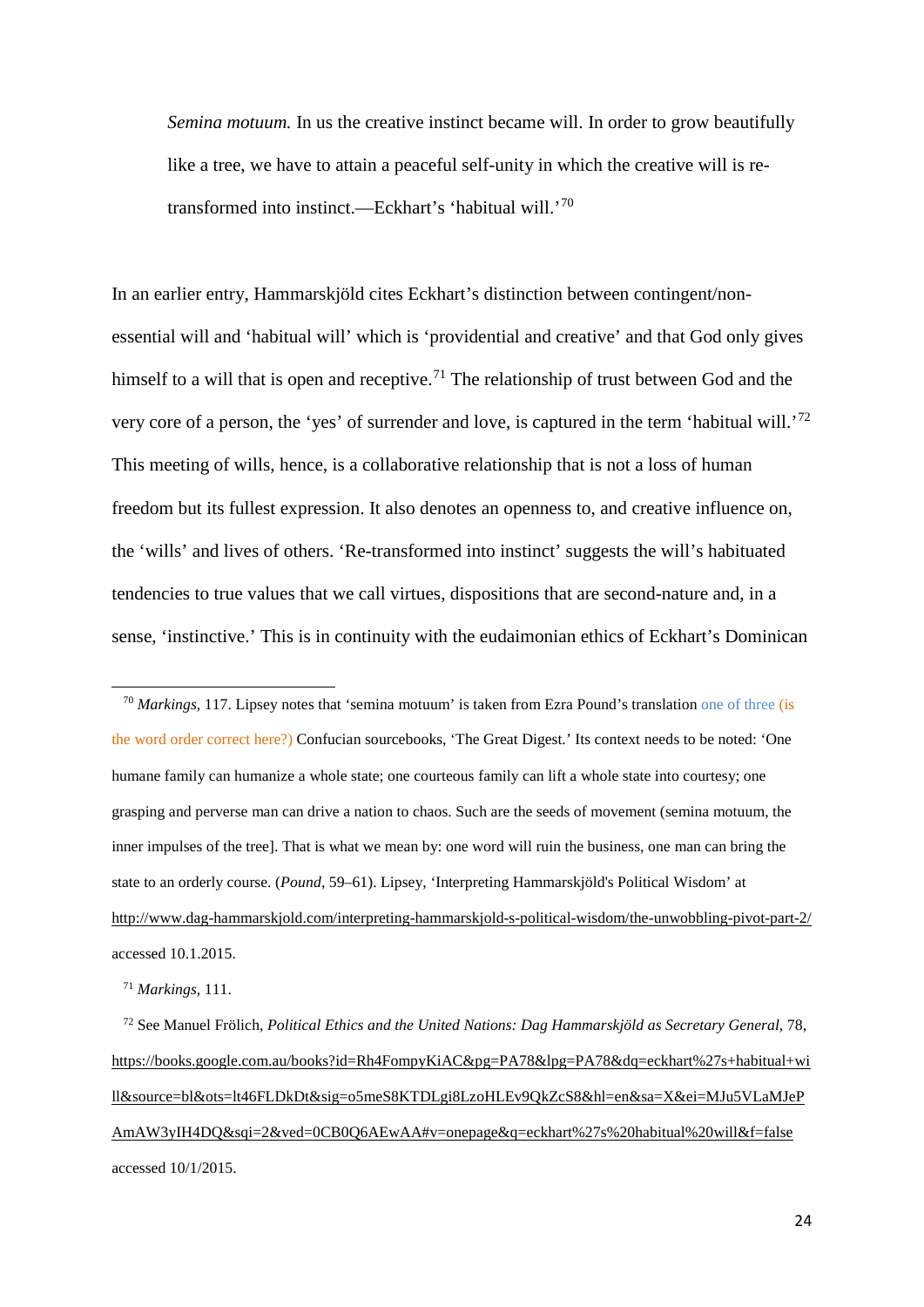predecessor, Aquinas. Again, Hammarskjöld's guiding Confucian image, the tree with its inner impulses ('seeds of movement') and implied 'fruits,' is also used by Jesus in the Gospels.

Third, Hammarskjöld's longing for wisdom is further specified later in 1959. He speaks of encountering the world from a 'point of rest at the centre of our being' where 'to be *one* or *whole,* namely, single hearted, is to experience reality, not *in relation to ourselves,* but in its sacred independence. It is to see, judge and act from the point of rest in ourselves. Then, how much disappears and all the remains falls into place.<sup>[73](#page-26-0)</sup> In this, wisdom's secrets should acknowledge the autonomy of earthly realities (the secular realm) together with their claims concerning truth and goodness in moral evaluation and action from God's perspective. This also entails a way of 'recognising' and gaining 'full insight' into that 'dark, counter-centre of evil in our nature' (Original Sin).<sup>[74](#page-26-1)</sup> There is the associated need to 'purify the eye of [your] attention until it becomes utterly simple and direct.'[75](#page-26-2)

Overall, such insights from two to three years before his death mark a significant stage in Hammarskjöld's evolving consciousness. It is from the inter-subjective, even participatory, context of the I-Thou relationship that perceptions, dispositions, judgments, choices and actions find their true objects and meaning through the life of the virtues. There is a resonating of one's being with that of God (the Other) by sharing the divine 'ethical space.' By being 'in' Him, what is truly good can be discerned and enacted in cooperation with God ('*through* you'), in practical wisdom. This is to be self-effaced in the Light 'so that

<span id="page-26-0"></span> <sup>73</sup> *Markings,* 148. Aulén suggests 'single-hearted' or 'simplicity' as best capturing the Swedish word rather than 'humility.' Aulén, *White Book*, 68.

<span id="page-26-1"></span> <sup>74</sup> *Markings,* 128.

<span id="page-26-2"></span> <sup>75</sup> *Markings*, 95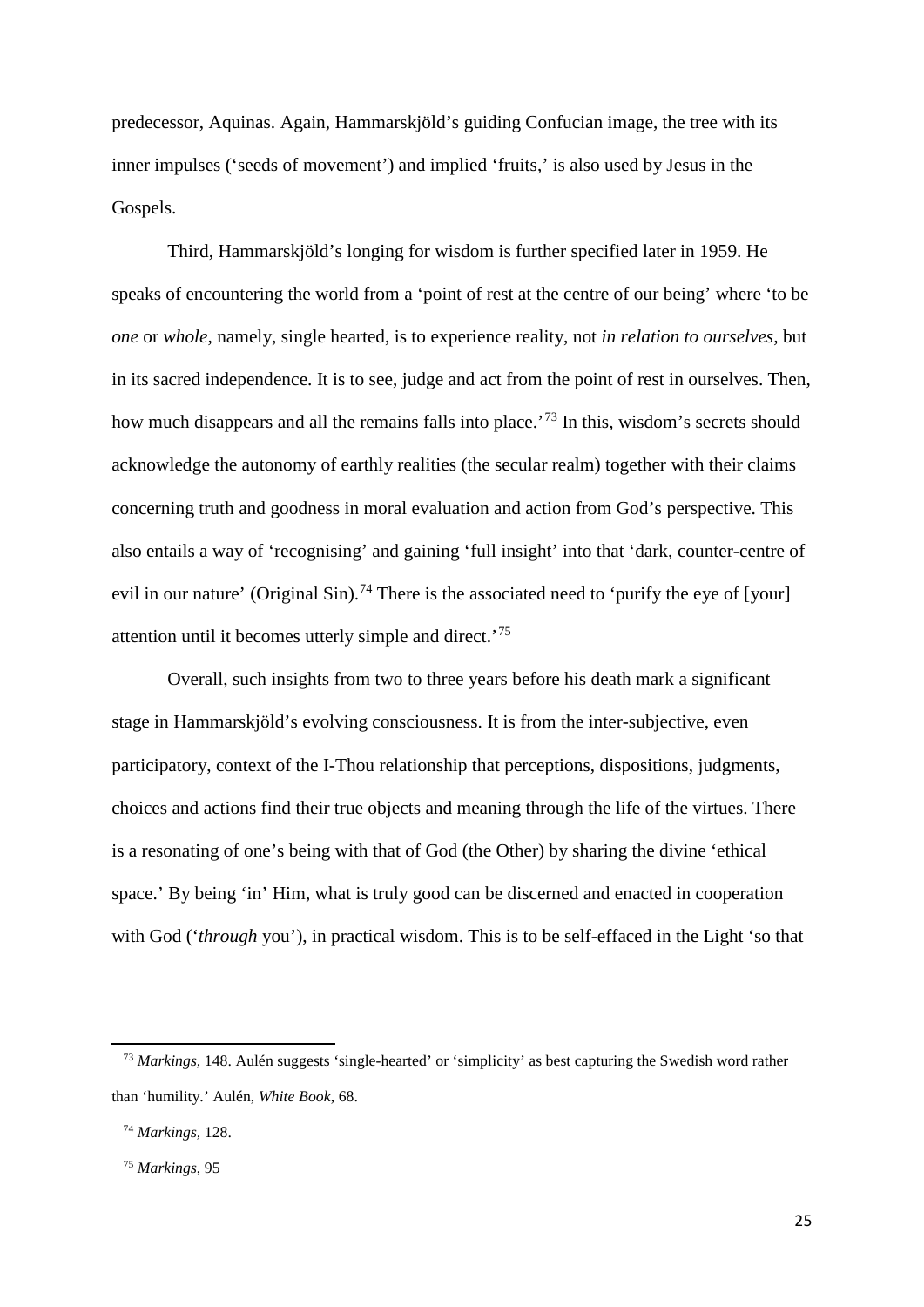it may be focused or spread wider.'[76](#page-27-0) Hammarskjöld's is, like Aquinas, a sapiential vision animated and directed by love's 'calm unwavering flame.' All this underpins two other excerpts: 'The only value of a life is its content – for *others*' and 'In our era, the path to sanctification necessarily passes through action.<sup>[77](#page-27-1)</sup> We find converging in Hammarskjöld the affective, cognitive and volitional intentionalities of Tallon's triune consciousness. There is a continuum of the mystical and the ethical.

#### **A Trinitarian Consciousness and Theosis?**

It is often asked whether Hammarskjöld was a mystic. Given the term's ambiguity, as in its elitist associations or its privatized view of interiority, Aulén considers a simple yes or no is not possible.<sup>[78](#page-27-2)</sup> Rather, he asks what the mystics meant for Hammarskjöld. He suggests it is a dialectical relationship, reflected in the interplay of apophatic and kataphatic language discussed earlier, Lipsey sees it as 'reverent discipleship' such that, for Hammarskjöld, mysticism 'had a natural place in his inner life.'[79](#page-27-3) Taking another approach, I will examine Hammarskjöld's religious consciousness in relation to the Trinity and to *theosis*.

*Markings* unveils the gradual transformation of Hammarskjöld's consciousness of being 'in' God and of God's presence and action 'in' him. While it involved longing or 'desire' being 'purified into openness' in 1951, he distanced himself from identifying his encounter with the divine as grounded solely in 'feelings.' It was a relationship of loving surrender that 'gripped' his whole person and, as discussed above, an 'entire process' of

 <sup>76</sup> *Markings*, 133.

<span id="page-27-1"></span><span id="page-27-0"></span> <sup>77</sup> *Markings*, 140 and 108. Aulén prefers 'sanctification' to 'holiness' because of its stronger sense of God's action and its centrifugal character. Aulén, *White Book*, 100.

<span id="page-27-2"></span> <sup>78</sup> He does suggest an affirmative answer on occasion. See note 38 above.

<span id="page-27-3"></span> <sup>79</sup> Lipsey, 'Dag Hammarskjöld and *Markings:* A Reconsideration,' 99.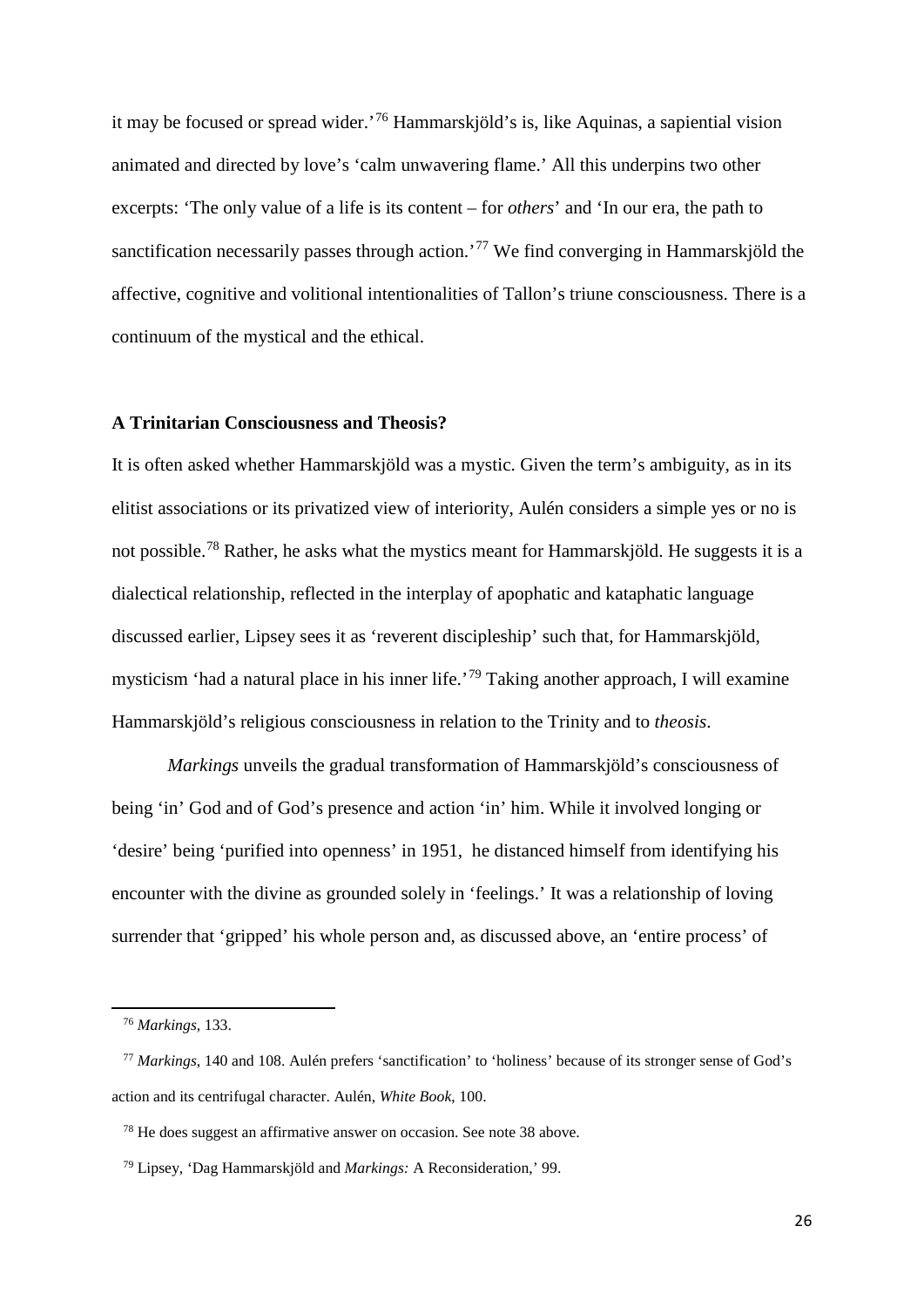affective or evaluative change that shaped and directed him in in his perceptions, dispositions, judging, loving and deciding – the realm of the virtues. He speaks of 'mystical experience' as 'the receptive attention of assent' in one 'free from self-concern' to the mystery that 'is a constant reality,' that is *here* and *now—*in that freedom which is one with distance in that stillness which is born of silence...a freedom in the midst of action.'<sup>[80](#page-28-0)</sup>

Typically, in *Markings,* Hammarskjöld's mode of address in prayers is to a unitary Thou. But, through the person of Jesus, we can detect Hammarskjöld's consciousness of union with the persons of the Trinity. We have discussed this earlier of a prayer from 1954 and its multidimensional Trinitarian texture. While couched in the primary mode of address, these 1956 entries also suggest a personal and intimate aspect to 'I-Thou' relationship, again by using prepositions.

*Before* Thee, Father, In righteousness and humility.

*With* Thee, Brother,

In faith and courage.

*In* Thee, Spirit,

In stillness.

However, in the entry's second part, as Erling notes, what is implied is the 'unity of the triune God. ..it is the one God's will that is DH's destiny.<sup>[81](#page-28-1)</sup>

<span id="page-28-0"></span> <sup>80</sup> *Markings*, 108.

<span id="page-28-1"></span> <sup>81</sup> Erling, *A Reader's Guide,* 148.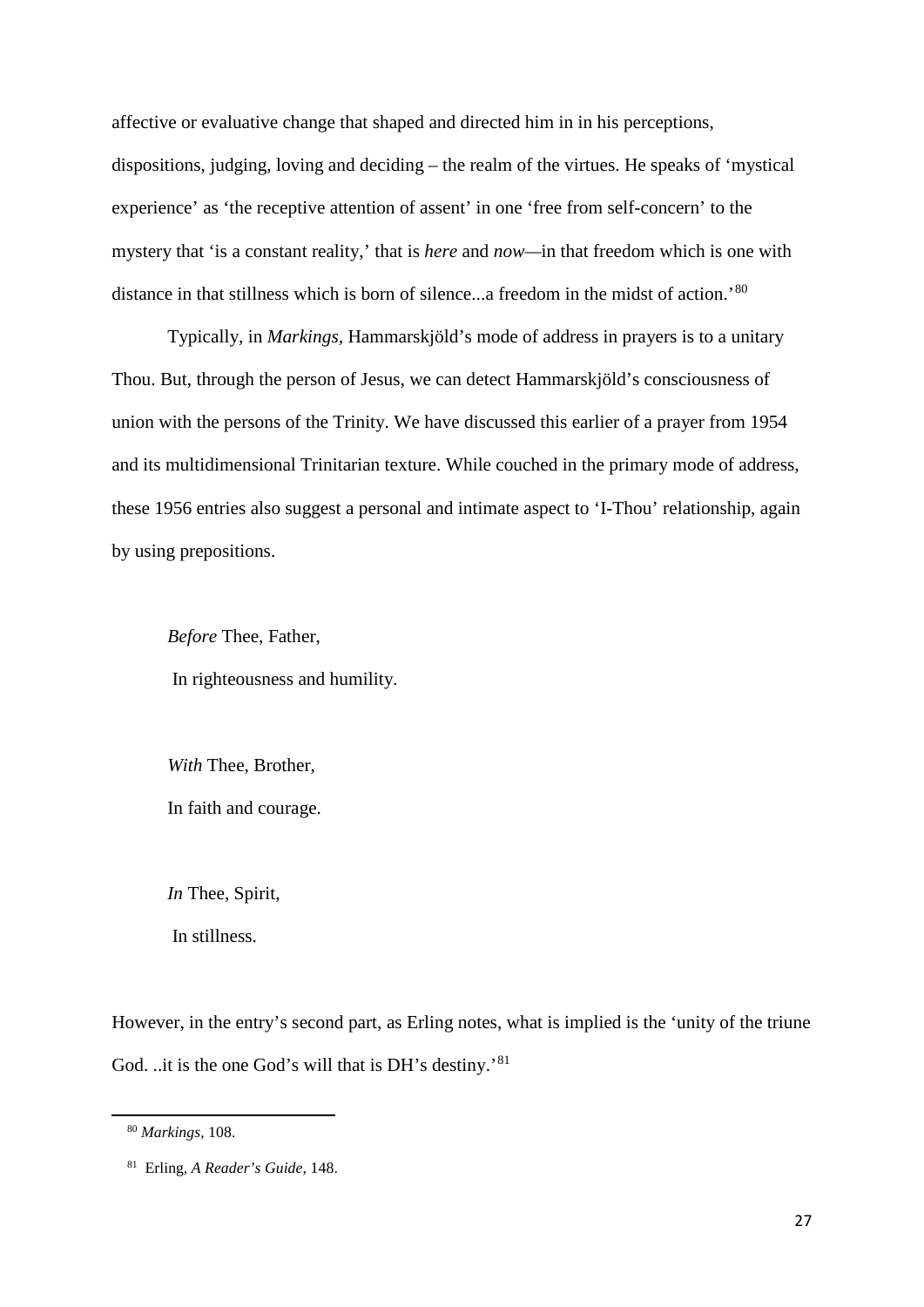*Thine –* for Thy will is my destiny,

*Dedicated* – for my destiny is to be used and used up according to Thy will. <sup>[82](#page-29-0)</sup>

The second entry from June 1956 is immediately preceded by the passage discussed earlier on 'habitual will.'

-looking straight into one's own heart – (as we can do in the mirror-image of the Father) -watching with affection the way people grow- (as in imitation of the Son) coming to rest in perfect equity (as in the fellowship of the Holy Ghost) Like the ultimate experience, our ethical experience is the same for all. Even the Way of the Confucian world is a 'Trinity.'[83](#page-29-1)

Here, the similar pattern of the prayer of 1954 is evident as, too, is the central role of the 'heart' and affections in offering a unifying point for the roles of the persons of the Trinity (suggested in the one verse of 1961 noted above). But, here, the context is more the Trinity seen in relation to 'habitual will,' namely, cultivating the virtues and their social implications. Also, with the associated controlling metaphor of the 'tree' (noted above), and a focus on the 'heart' and the 'still' centre of the person, there are clear resonances with the

<span id="page-29-0"></span> <sup>82</sup> *Markings*, 109.

<span id="page-29-1"></span> <sup>83</sup> *Markings*, 117.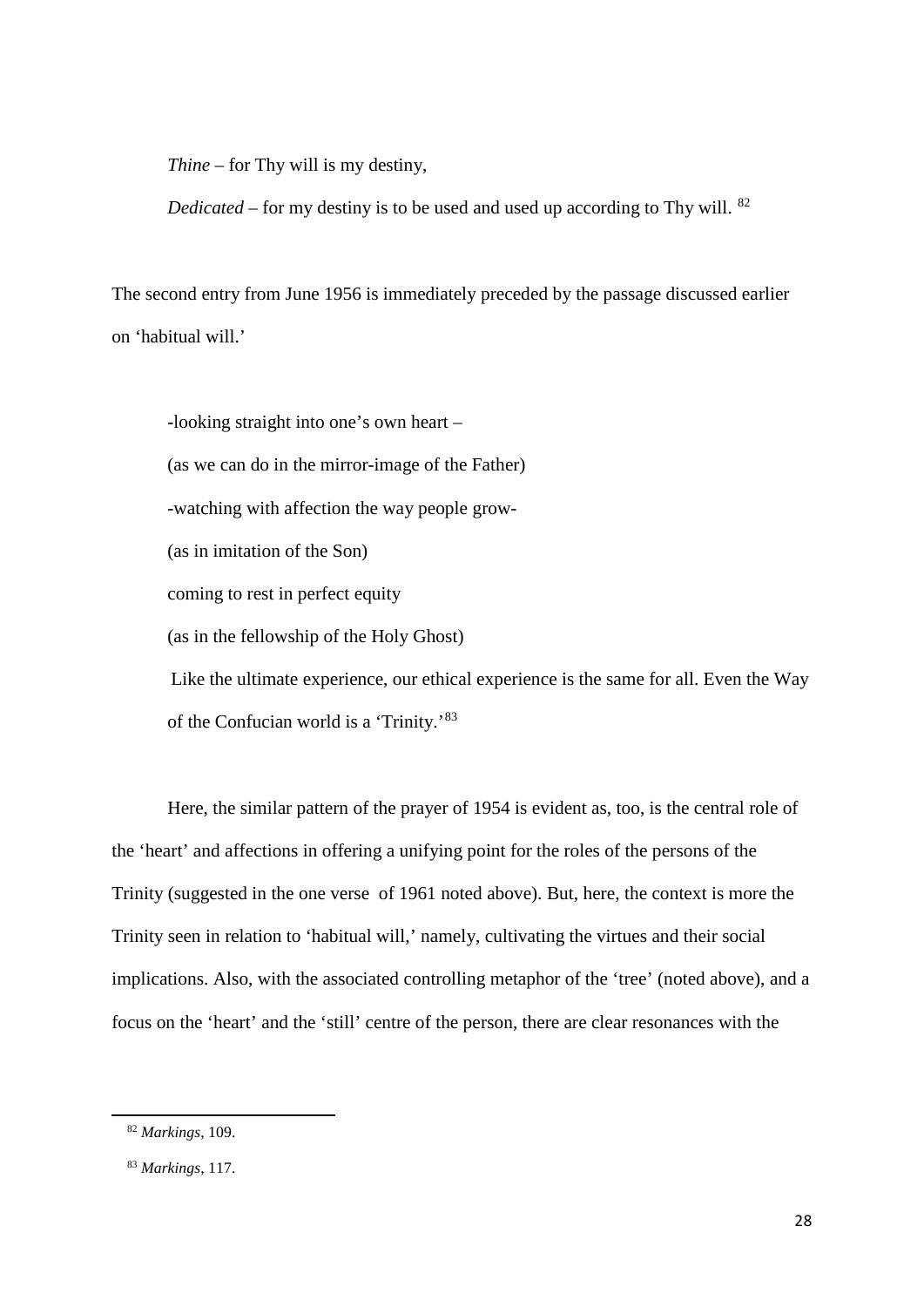Biblical understanding of 'heart' as a person's spiritual and moral core from which attitudes and actions emerge.

In these and the earlier texts, Hammarskjöld tries to articulate his consciousness of the differing functions of the Father, Word and the Spirit in transforming human subjectivity. This Trinitarian awareness (in perception, affective disposition, self-awareness and peaceful solidarity), even if partially developed, complements, even if it is not fully synchronized with, his later insight into the ethical texture of encounter with the Other and with what is ultimate, namely, goodness- as discussed earlier. Again, the texts here reflect the Unity of the experience of God while implying its expressions in different religions. Further, the use of an analogue between the Christian Trinity and an ethical Confucian 'trinity' suggests the divine image present in human beings as also the work of the Trinity, through the Spirit, in all sincere quests for goodness.

The only other entry with any Trinitarian allusion appears, as noted earlier, in July 1961. While, in the four entries from 1954 to 1961, Hammarskjöld articulates an initial awareness of union with God as a sharing in the relations that are constitutive of divine life, namely, between Father, Son and Spirit, this is not elaborated further. When, in July 1961, Hammarskjöld prays 'Thou...Whose I am,' in the underlying sense of identity and vocation as a gift - from, in and for God- the emphasis appears to be less Trinitarian and more in relation to the one God understood in the context of 'I-thou,' as noted earlier. Nevertheless, our considerations have indicated that Hammarskjöld's later religious consciousness, as reflected in *Markings,* seems to be a developing interplay between the presence of God as a unitary 'Thou' and as Trinity.

Further, Hammarskjöld's consciousness of God's presence and action can be considered in terms of deification or *theosis,* namely, the process of transformation through grace in which the human person is raised in union with Christ to share in and to live the life

29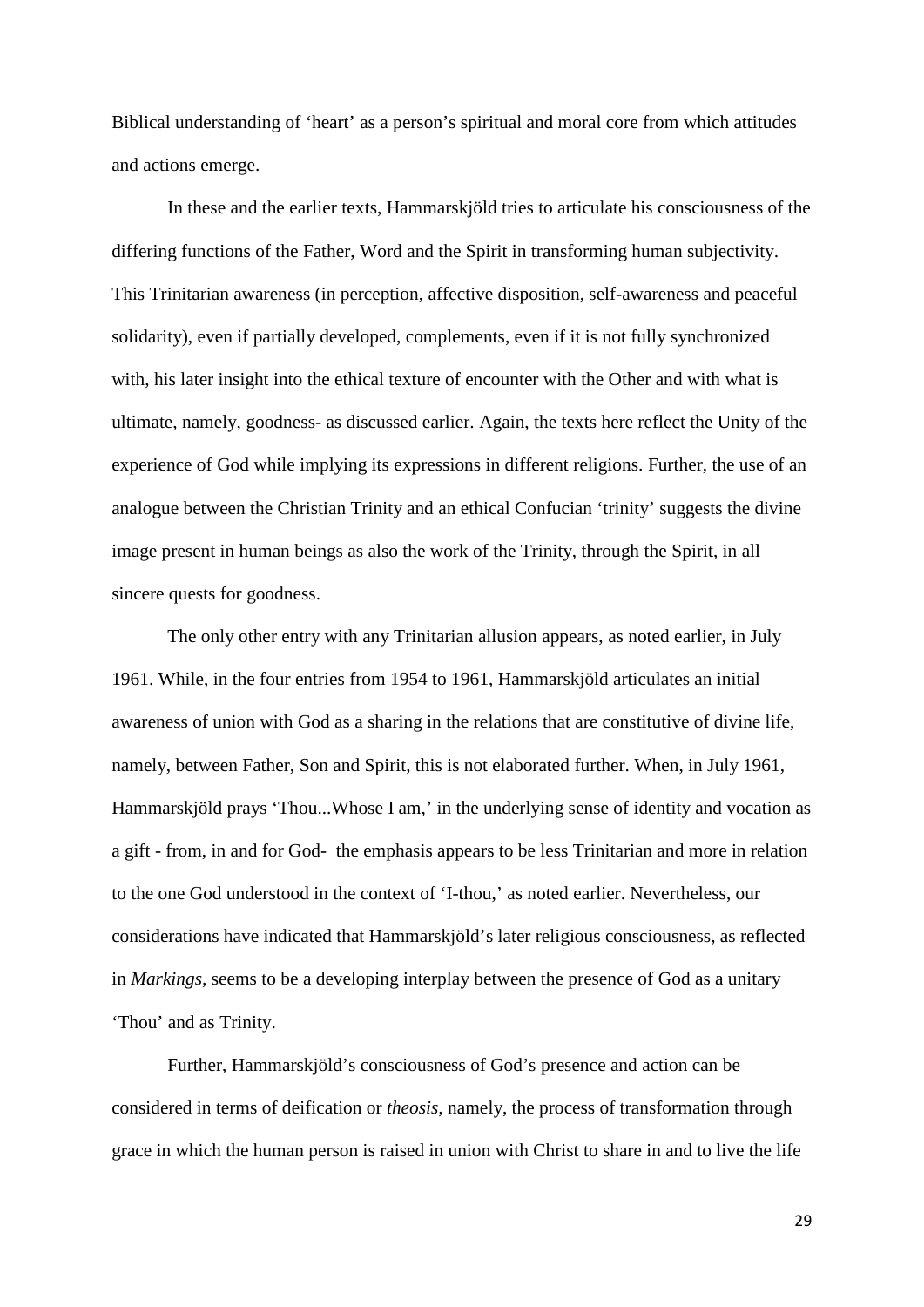of God. In this Hammarskjöld is part of a tradition reaching back to Augustine, the Pseudo-Denys through the Dominicans Eckhart and Aquinas.<sup>[84](#page-31-0)</sup> This 'partaking of the divine nature' (2 Peter 1:4) does not connote either becoming divine or absorption of the human person into God. Dodd notes that divinization as 'transforming consciousness' has two aspects: its impact on the 'reality of the person, in particular in knowing and loving.' This is evident in Hammarskjöld. But as, noted above, there is only a partial development of consciousness of what is of the 'greatest importance,' namely, 'entry in divine relationship.'<sup>85</sup>

Relevant, here, are parallel comments. McIntosh observes that the fundamental quality of the divine life and of the person as God's image is the 'life of giving to the other and establishing the inherent patterns of relationship.' So too, for Hammarskjöld, God's union with the soul results in a 'union with other people which does not draw back before the ultimate surrender of the self.'[86](#page-31-2) Again, Hammarskjöld's self- reflections share something with Augustine: that desire or longing provides the attraction towards the Other by which the human subject finds its true self through 'an availability to be drawn into the divine activity of knowing and loving.'[87](#page-31-3)

Further, Hammarskjöld's language of union, intimacy and transformative participation with their personal repercussions seem to suggest less a forensic justification and more what Louth describes as a 'breaking of, and reconstruction of the heart, as the

<span id="page-31-0"></span> <sup>84</sup> See Denys Turner, *The Darkness of God: Negativity in Christian Mysticism* (UK: Cambridge University Press, 1995), 143.

<span id="page-31-1"></span> <sup>85</sup> Michael Dodd, OCD, 'Divinization' in Michael Downey, ed., *The New Dictionary of Catholic Spirituality*  (Collegeville: MN: The Liturgical Press, 1993), 285.

 <sup>86</sup> *Markings*, 137.

<span id="page-31-3"></span><span id="page-31-2"></span> <sup>87</sup> Mark A. McIntosh, *Mystical Theology: The Integrity of Spirituality and Theology* (Malden, Mass.: Blackwell, 1998), 220-21.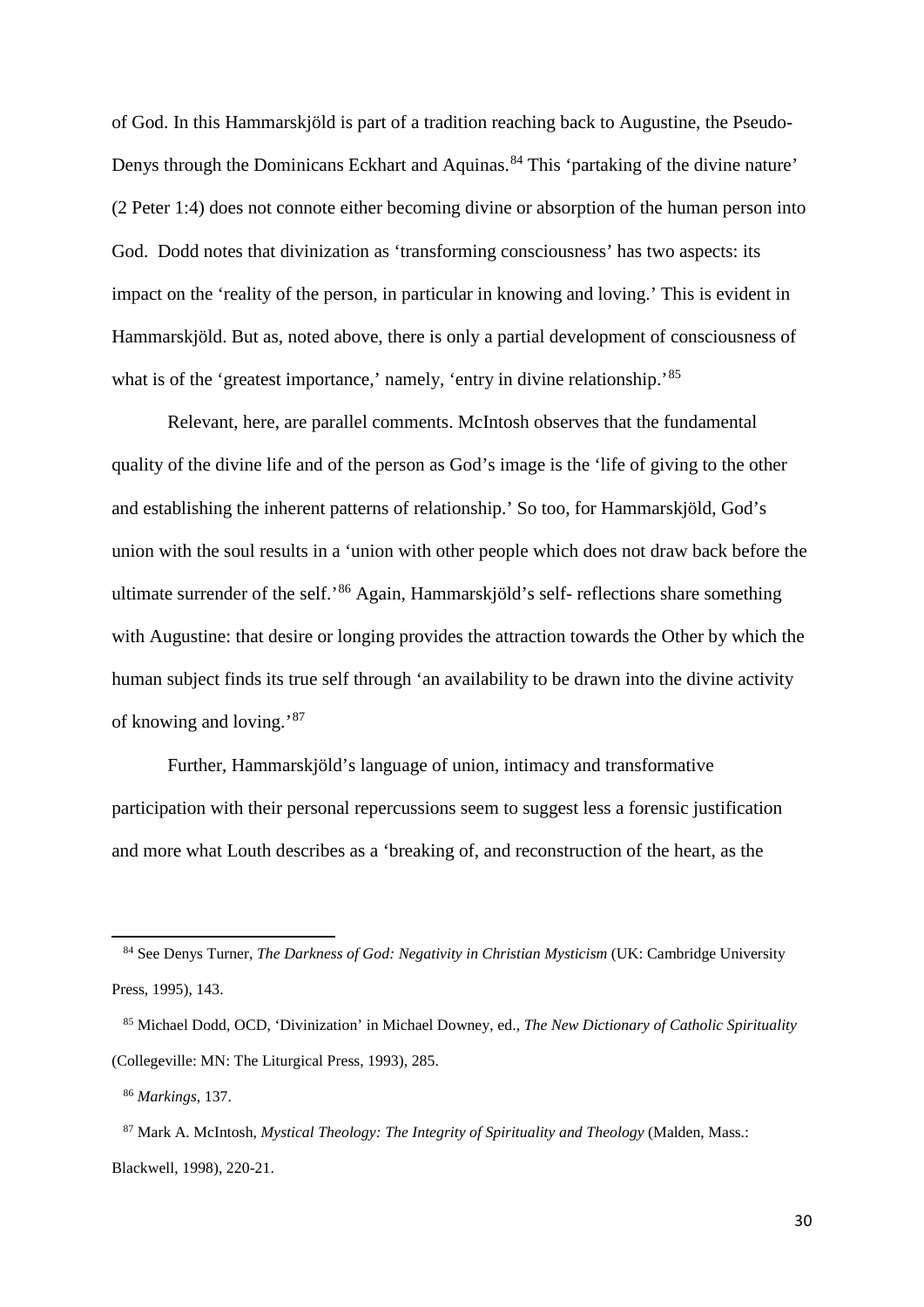ontological centre of human beings.' Further, it is true of Hammarskjöld that, while deification is quite beyond human achievement, it demands 'strenuous human effort' and 'a serious asceticism as the human is shaped to the presence and activity of the divine.<sup>[88](#page-32-0)</sup>

Finally, Louth notes that the patristic doctrine of deification sees the arc of human destiny not primarily within the lesser arc of fall/redemption but in deification's principal arc in which 'creation finds its fulfilment.' [89](#page-32-1) Hammarskjöld's entries are marked by a love for creation, and of its revelatory power in nourishing the presence of God. He is, nevertheless, aware of the reality of sin and evil, particularly in terms self-centredness and the need of redemption. He speaks of God creating the world 'each morning anew, *forgiven*'—in Thee, by Thee' while, elsewhere, alluding to the God's victory in the eschaton.<sup>[90](#page-32-2)</sup>

However, there is a telling 1955 'vision' complementing the image of a magnetic field for the Communion of Saints and reinforcing Hammarskjöld's deep yearning for fellowship.<sup>[91](#page-32-3)</sup> Aulén notes it would be an error to translate the entry into 'theological formulas.' Yet, it can be seen as a wavering 'needle in a compass...even as it indicates a definite direction.' In the 'dream' we are offered a 'window opening up to wide vistas.'<sup>[92](#page-32-4)</sup> In a dialectical pattern, it adumbrates, even anticipates, a divinely-oriented future. It offers an insight into Hammarskjöld's hopes about humanity's and creation's destiny as seen, in God's company, reaching down into the silent depths of the mystery of reality.

<span id="page-32-0"></span> <sup>88</sup> Andrew Louth, 'Deification,' in Philip Sheldrake, ed., *The New Dictionary of Christian Spirituality*  (Louisville KY: Westminster John Know Press, 2005), 229-30, at 230.

 <sup>89</sup> Ibid, 230.

<span id="page-32-2"></span><span id="page-32-1"></span> <sup>90</sup> *Markings,* 138. Also 'Thou who has created us free, Who sees all that happens—yet art confident of victory' (92).

<span id="page-32-3"></span> $91$  See note 21.

<span id="page-32-4"></span> <sup>92</sup> Aulén, *White Book,* 120.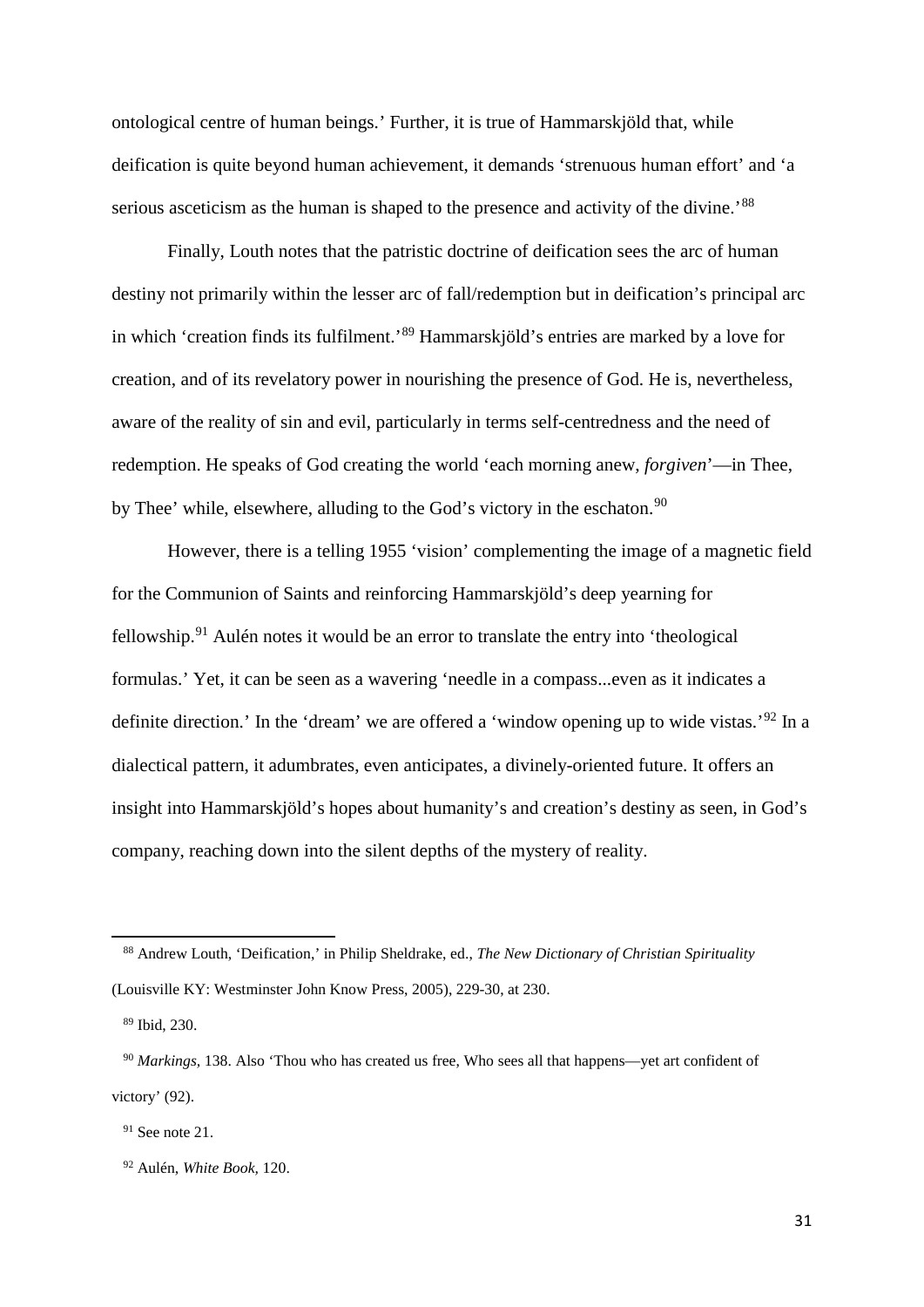In a dream, I walked with God through the deep places of creation; past walls that receded and gates that opened, through hall after hall of silence, darkness and refreshment –the dwelling place of souls acquainted with light and warmth—*until, around me, was an infinity into which we all flowed together and lived anew,* like the rings made by raindrops falling upon wide expanses of calm dark water.'[93](#page-33-0)

## **Conclusion**

*Markings,* with its blend of image, distilled insight and compressed emotion, resembles the haiku often used by Hammarskjöld. These very personal reflections, while a record and a tool giving shape to his life, are amenable to theological analysis, even if limited. Hammarskjöld's frame of reference, with its mix of the dialectical and the analogical is, perhaps, best described as a dialogical imagination. Again, while his journal reveals a man whose consciousness could well be described as 'mystical,' its overall quality in terms of the divine presence has four modulating keys: the inter-subjective and theocentric, namely, oriented towards a unitary God of 'I-Thou; the Trinitarian with its personal intimacy; persistent elements of 'kenotic consciousness;' and its sapiential quality. Finally, reflecting the influences of his upbringing, of his contemporary Albert Schweitzer and of medieval authors, Hammarskjöld's sense of fidelity to his vocation, with God and for others, is a wholesome reminder that spirituality's scope includes moral and social responsibility.

In many ways, Hammarskjöld's words concerning a poem are applicable to his journal. *Markings* is

<span id="page-33-0"></span> <sup>93</sup> *Markings,* 105, italics added.